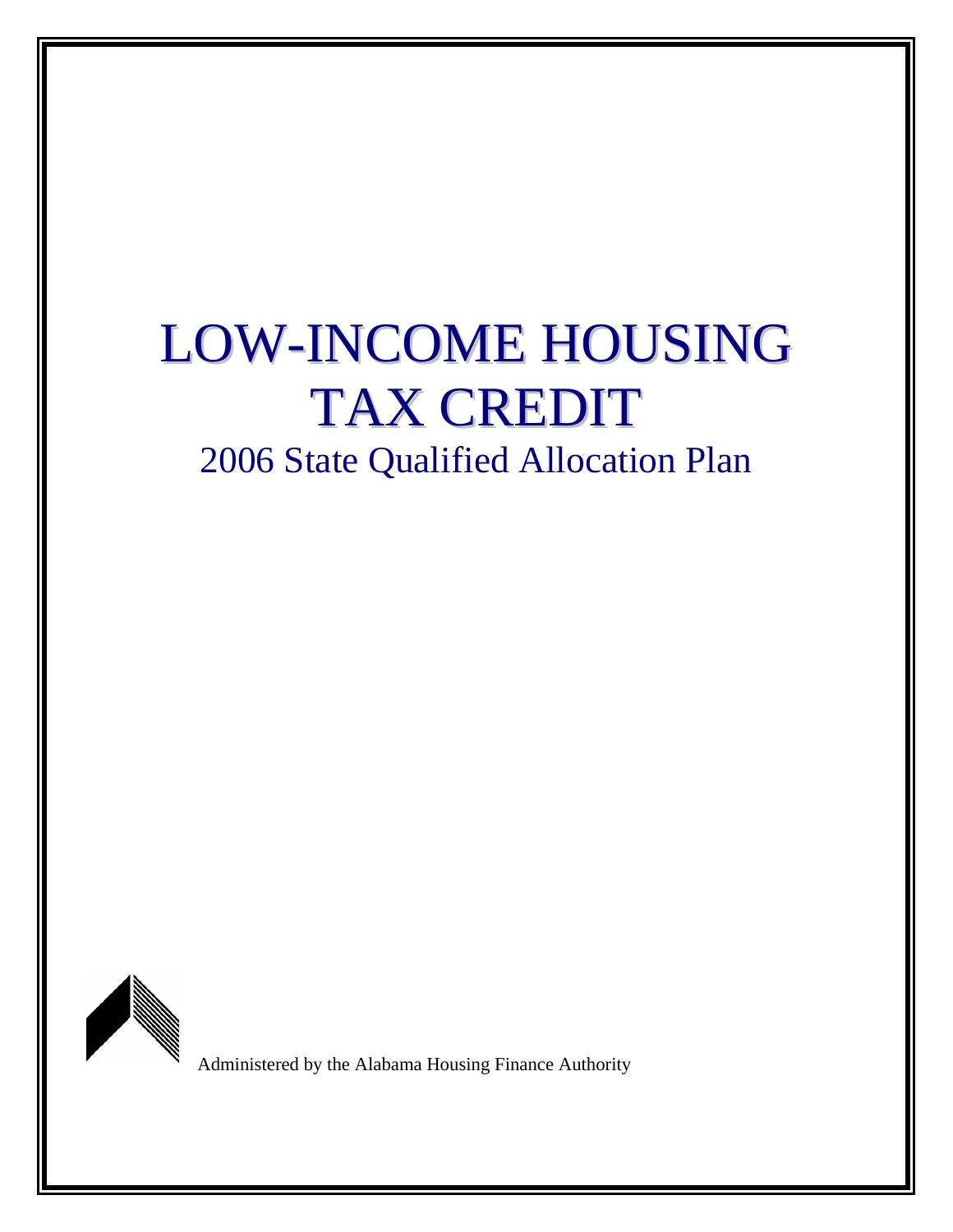# **HOUSING CREDIT 2006 STATE QUALIFIED ALLOCATION PLAN**

# **TABLE OF CONTENTS**

**PAGE**

| I.  | <b>HOUSING CREDITS</b>                              | ----   |
|-----|-----------------------------------------------------|--------|
|     | A. Development of Selection Criteria                | 3      |
|     | B. Establishment of Housing Priorities              | 4      |
|     | C. Project Selection Criteria                       | 5      |
|     | D. Amendments                                       | 7      |
|     | E. Future-Year Binding Commitments                  | $\tau$ |
| II. | <b>AHFA ALLOCATION PROCESS</b>                      |        |
|     | A. Application Cycles                               | 7      |
|     | <b>B.</b> Mailing List                              | 8      |
|     | C. Application Threshold Requirements               | 8      |
|     | D. Negative Actions                                 | 9      |
|     | E. Application Evaluation                           | 10     |
|     | F. Developer and Builder Fees                       | 12     |
|     | G. Housing Credit Allocations                       | 12     |
|     | H. Notification of Approval                         | 15     |
|     | I. Progress Requirements After Reservation          | 15     |
|     | J. Negative Action After Reservation                | 16     |
|     | K. Change in or Denial of Housing Credit Allocation | 17     |
|     | L. Memoranda of Understanding                       | 18     |
|     | M. Disclosure                                       | 18     |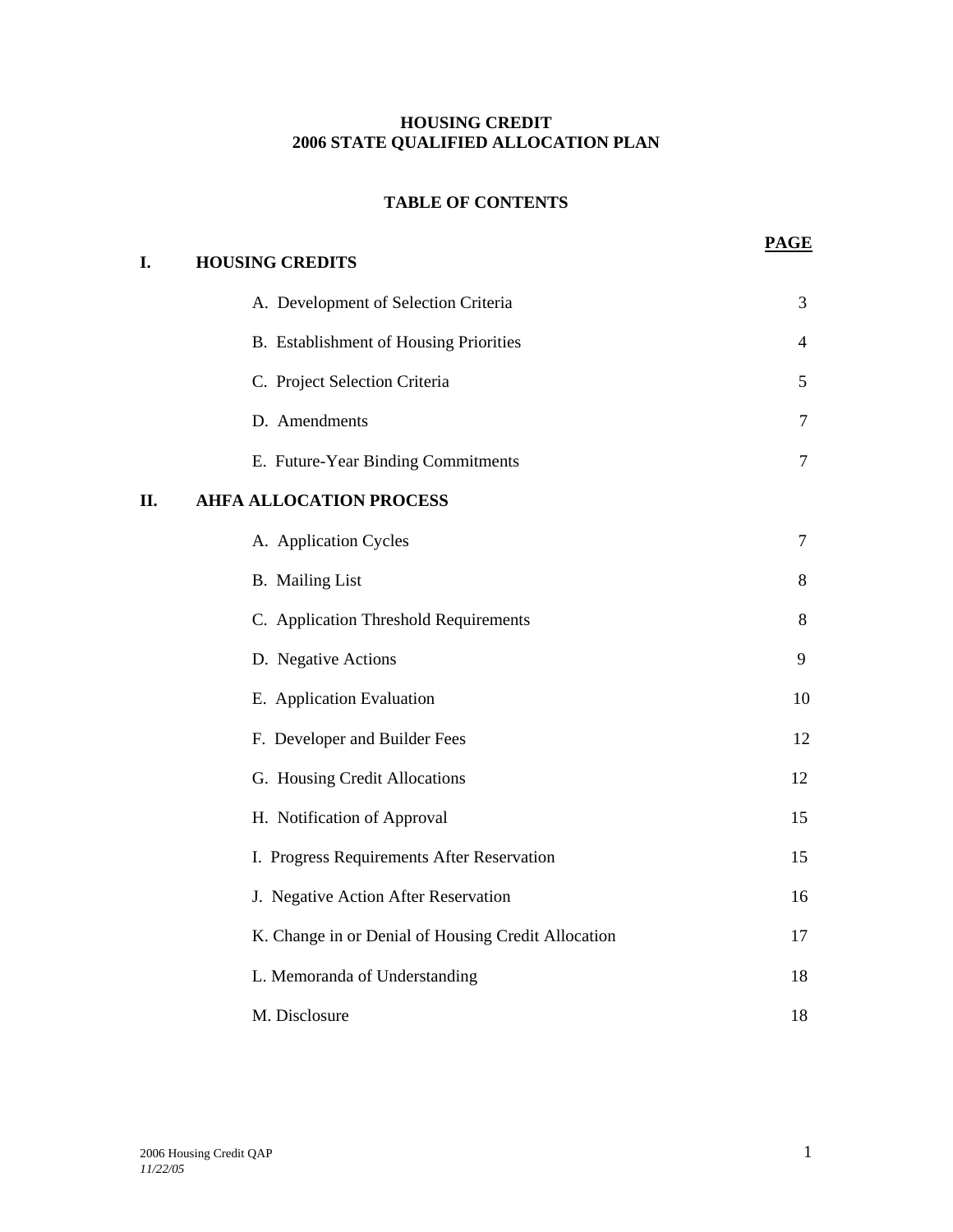# **III. POINT SCORING SYSTEM**

| <b>B.</b> Points Lost | 28 |
|-----------------------|----|
|-----------------------|----|

# **IV. COMPLIANCE MONITORING**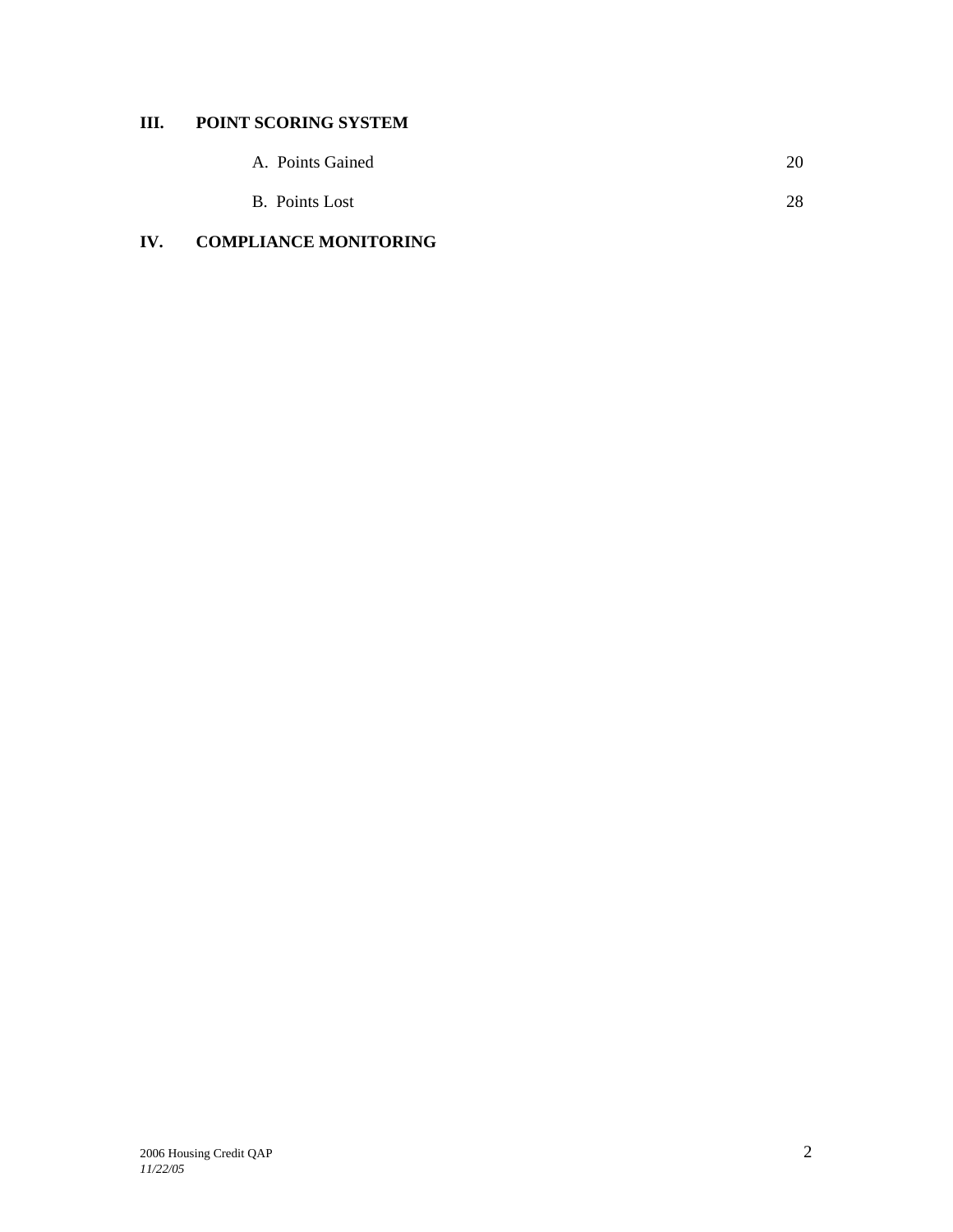#### **I. HOUSING CREDITS**

The Housing Credit (HC) program encourages and promotes investment in affordable rental housing for low-income households. Through these investments, the number of housing units is increased and the quality of existing housing units is significantly upgraded. The primary benefit to investors is a dollar-for-dollar reduction in federal tax liability.

To receive HCs, a project must qualify under federal rules contained in Section 42 of the Internal Revenue Code of 1986 (Section 42).

The Alabama Housing Finance Authority (AHFA) has developed and implemented this Housing Credit Allocation Plan for the State of Alabama in compliance with the rules set forth in Section 42. AHFA is required by Section 42 to:

- Develop selection criteria to be used in determining housing priorities for the State. The selection criteria includes ranking each project in accordance with its location, fulfillment of housing needs, project and applicant characteristics, participation of local tax-exempt organizations and targeting persons on public housing waiting lists;
- Develop an evaluation process whereby preference is given to projects which serve: (1) the lowest income tenants, and (2) qualified tenants for the longest period(s); and
- Develop compliance monitoring procedures to test for noncompliance with the provisions of Section 42 and for notifying the Internal Revenue Service (IRS) of noncompliance.
- A. Development of Selection Criteria

AHFA has been responsible for preparing a housing needs assessment and strategy for the State of Alabama since the HOME Investment Partnerships Program was created. In 1992, AHFA prepared the first Comprehensive Housing Affordability Strategy (or CHAS) as a prerequisite for Alabama to receive millions of federal dollars for housing. Prior to submitting the CHAS to HUD, AHFA prepared an extensive list of interested relevant parties from which to gather information and mailed letters of inquiry, questionnaires and surveys to various state agencies, service providers, housing directors and individuals. Based on the information gathered, along with data from the relatively new 1990 U. S. Census, AHFA then compiled a blueprint document for creating affordable housing across the State.

Beginning in 1995, HUD abandoned the CHAS and created the Consolidated Plan; an effort to blend the four *Community Planning and Development* programs - Community Development Block Grant (CDBG), Home Investment Partnerships (HOME), Emergency Shelter Grants (ESG), and Housing Opportunities for Persons with AIDS (HOPWA) into a single submission process. AHFA, as administrators of the HOME Program, was deemed responsible for writing the housing portion of the new document. The Consolidated Plan provided a detailed overview of how the State planned to utilize some \$50,000,000 annually in HUD funding to meet economic development objectives, provide affordable housing, and address other special needs. As a contributor, AHFA offered a detailed analysis of the current status of housing in Alabama with special attention devoted to the condition of housing and housing affordability.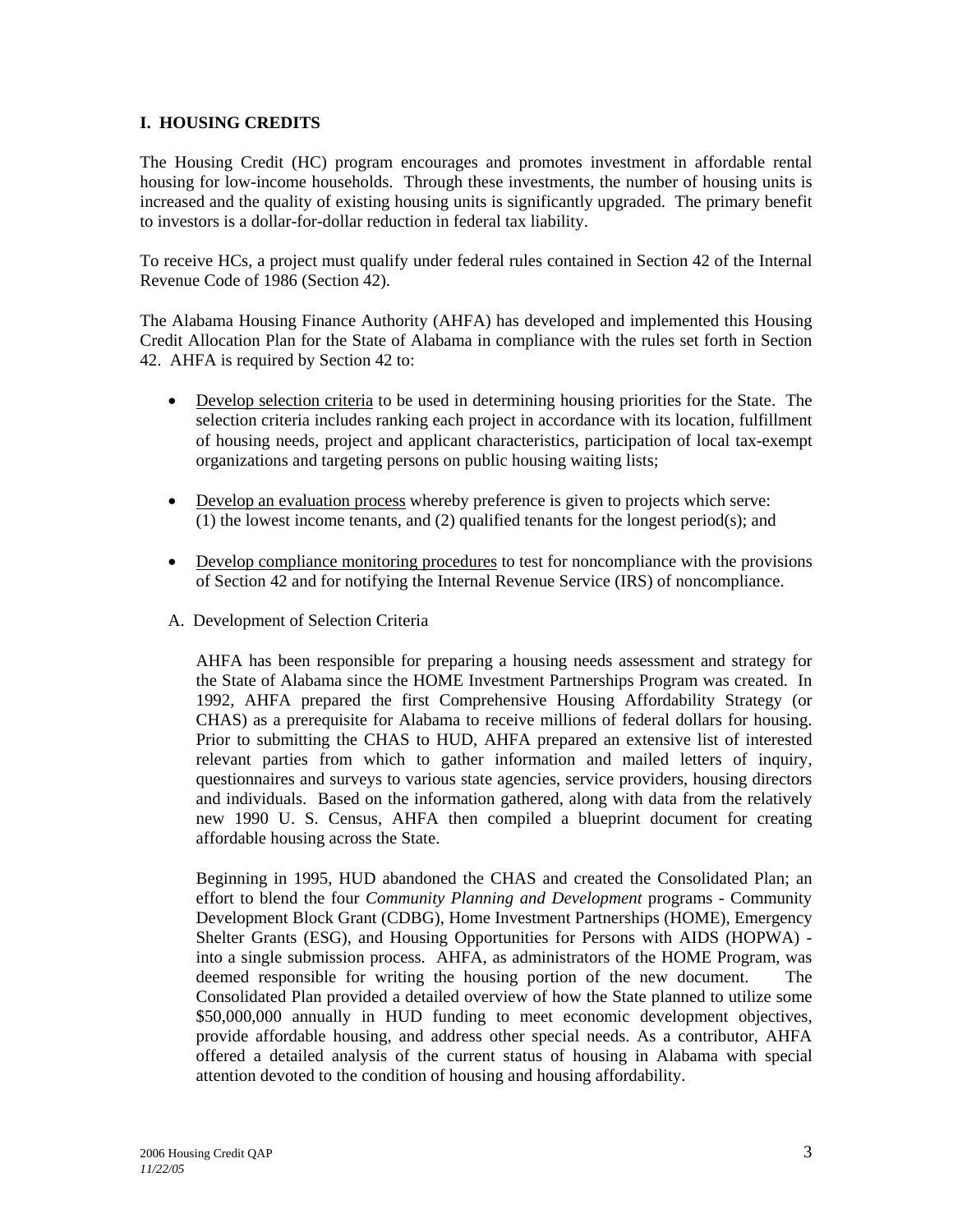The State Consolidated Plan relied on figures from the 2000 U. S. Census. While Alabama, like all states, has experienced ups and downs in population, income, and other critical census-tracked data between 1990 and 2000, one realization has not been altered – our State is still poor and thousands of Alabama families and households need a safe and affordable place to live. A great many unmet needs still exist and AHFA will use available resources to address them.

The Consolidated Plan, in addition to providing an overall assessment of housing needs for the State, identifies the housing needs associated with special needs groups (minorities, single-parent families, the elderly, people with disabilities, mental illness, or AIDS/HIV and homeless persons).

A demographic analysis performed for the first Consolidated Plan (and still true today) concluded "that a significant number of individuals in all parts of the state are in need of housing assistance. Those with the greatest needs are, predictably, concentrated at the lowest levels of the income hierarchy, wherein the housing cost burden is also the most severe. The largest numbers relative to housing needs are found in the state's most populous urban and metropolitan counties, but the greatest concentration of need is observed in the rural counties located in the southern portion of the state, the Black Belt in particular."

Additionally, the Consolidated Plan continues to be updated with historical AHFA data, including a list of HOME and Housing Credit projects placed in service and/or committed by AHFA since those programs began. The new Census data did not dramatically alter the state's affordable housing priorities. While state HOME funds provide hundreds of traditional affordable housing units across Alabama each year, the overwhelming majority of beneficiaries have been families and, in some cases, the elderly. Meeting those needs is consistent with Consolidated Plan findings and the need for additional family units and elderly units should remain strong.

**NOTE:** *Hurricane Katrina*, which struck the Gulf Coast in late August 2005, has created a monumental housing shortage throughout the region. Some 23 counties in our State (about a third) have been declared eligible for federal assistance, either Individual or Public. These counties are located primarily on the western side of Alabama. Areas such as Bayou La Batre in Mobile County were particularly hard-hit. AHFA expects to take advantage of all waivers, special conditions or new programs made available by the IRS, HUD, or any other federal, state or local agency in response to Hurricane Katrina.

B. Establishment of Housing Priorities

AHFA has established certain housing priorities to be used in the distribution of Housing Credits. In establishing these housing priorities for the 2006 allocation cycle, AHFA seeks to promote:

- Projects that add to or significantly upgrade the existing low-income housing stock;
- Projects which, without Housing Credits, would not likely set aside units for lowincome tenants;
- Projects which use additional assistance through federal, state, or local subsidies; and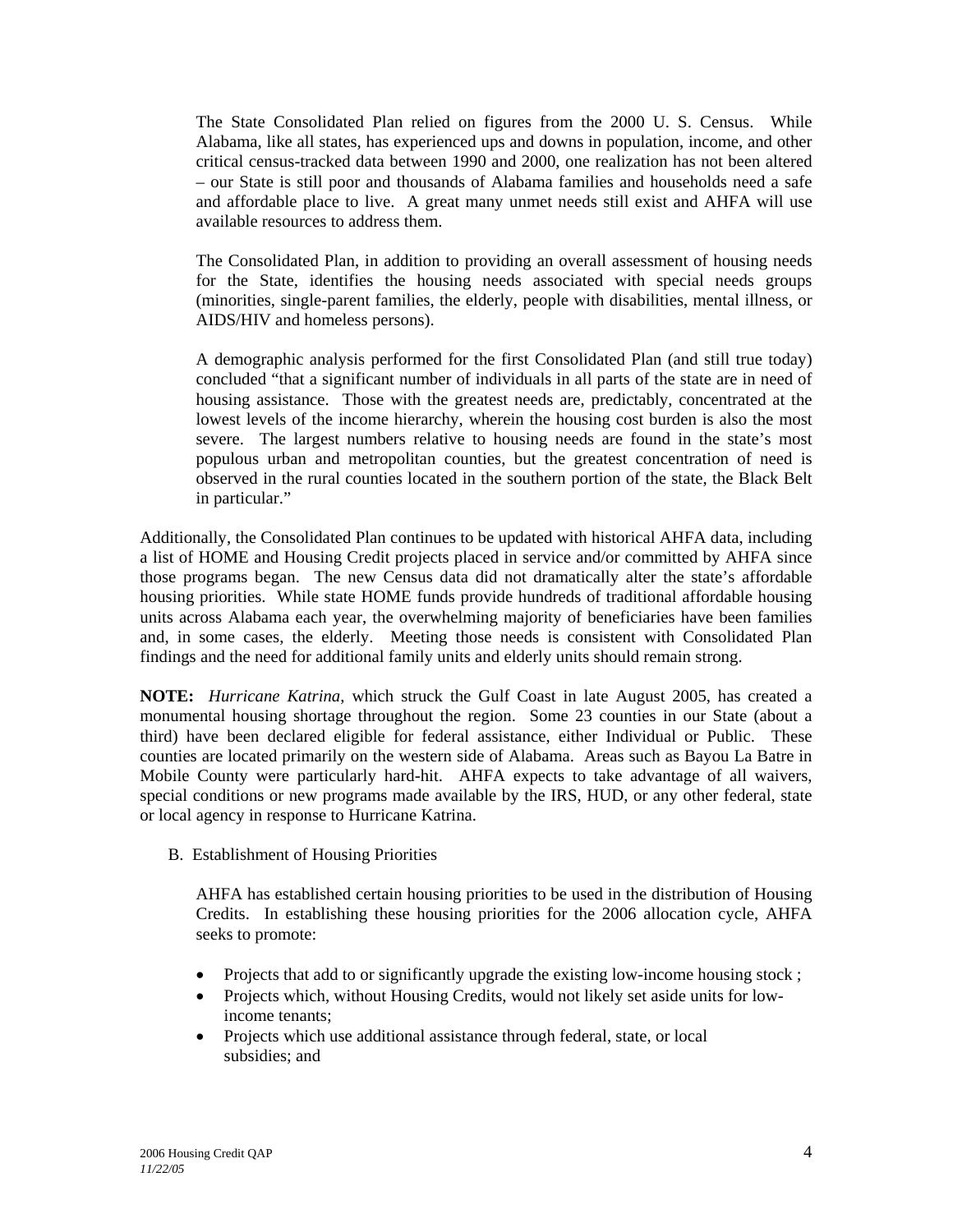- Balanced distribution of Housing Credits throughout the state in terms of geographical regions, counties, urban, and rural areas.
- C. Project Selection Criteria

In accordance with Section  $42(m)(1)(a)(ii)$  of the Internal Revenue Code, AHFA is required to notify the chief executive officer (or equivalent) of the local jurisdiction within which an applicant has submitted an application for funding using the Low-Income Housing Tax Credit program. AHFA is required to provide such individual a reasonable opportunity to comment on the project. Comments made by the executive officer will be considered by AHFA, along with other market information, to determine the feasibility or viability of the project.

 While a lack of expressed support does not mean that the project is necessarily opposed by the community, more consideration is given to projects which are able to demonstrate support from the communities they will ultimately serve. AHFA recognizes that having community support can also reduce the "NIMBY" (Not-In-My-Backyard) issues that may accompany an affordable housing project.

AHFA is required to evaluate each application to determine which projects should receive Housing Credits. Applicants must complete the following basic steps:

- 1.) A complete application must be submitted to AHFA. The application package contains a checklist outlining items necessary to complete the application. The application is deemed complete if all pages are submitted on original forms with original signatures, legible, and all applicable spaces are fully completed. All AHFA-provided forms/documentation (see application checklist) must be submitted with the application in original form with original signatures. These forms/documentation must be submitted in numerical order behind the index pages, which are included in the application package. The application should not be in a binder or spiral binding. Failure to meet any of the above instructions will result in point deductions in the Point Scoring System (see Section III (B)(1)). If an application remains incomplete after notification by AHFA of the missing documents and expiration of the time allowed for submission of said items, the application will be rejected, and no further consideration will be given.
- 2.) Qualified multifamily residential rental projects must meet the basic occupancy and rent restrictions required of Section 42.

When Housing Credits are combined with HOME funds, the project must meet the occupancy and rent restrictions required in Section 42 and the HOME regulations, whichever is more restrictive.

Residential rental projects must be on a single site or contiguous sites. Sites may be considered contiguous if separated only by one neighborhood street. *An exception to the single site or contiguous sites will be allowed for non-contiguous sites if the project meets the following requirements:*

(i.) The project is located within a qualified census tract or in an area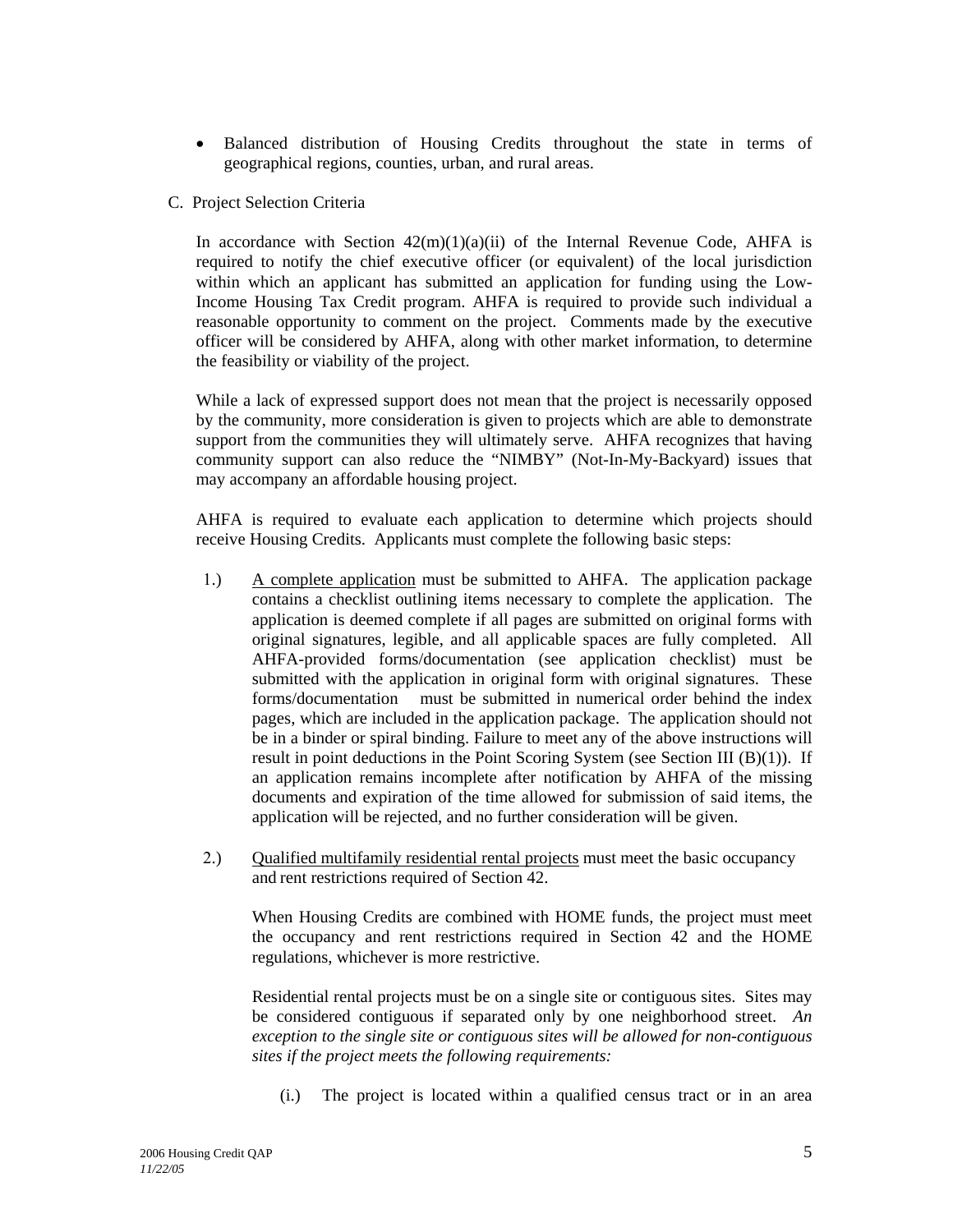designated by HUD or the local government as a neighborhood revitalization area.

- (ii.) All units included in the project are within 1.5 miles of all other units included within that transaction.
- (iii.) Each separate site within the project contains a minimum of eight contiguous units.
- (iv.) The number of non-contiguous sites does not exceed six.
- (v.) The project must be new construction or rehabilitation of existing units. A combination of new construction and rehabilitation of existing units will not be allowed.

*Because non-contiguous sites increase AHFA's compliance monitoring and administrative costs, the reservation fee on non-contiguous sites will be increased from 10% to 12% of the first year's credit allocation.* 

Mobile home developments do not qualify. Intermediate care facilities, group homes, and congregate care facilities are not allowed. In addition, any residential rental unit that is part of a hospital, nursing home, sanitarium, lifecare facility, or intermediate care facility for the mentally and physically handicapped is not for use by the general public and is not eligible for Housing Credits under Section 42. Projects with combined HOME funds and Housing Credits must contain no more than 56 units. Further, projects applying for Housing Credits must contain no fewer than 12 units. An exception to this requirement will apply if the project is a proposed HUD or USDA Rural Development rehabilitation.

 All residential rental units must be under common ownership, deed, financing and property management.

Applicants cannot submit more than one phase of the same project in the same application cycle.

- 3.) Market feasibility. The proposed rental project must meet AHFA's market feasibility requirements. AHFA's Market Study Criteria is included in the application package. A market study conducted by an independent third party market analyst must, at a minimum, document the following criteria.
	- (i.) Project's market area;
	- (ii.) Supply analysis;
	- (iii.) Demand analysis;
	- (iv.) Market feasibility of the proposed rent structure;
	- (v.) Analysis of the relationship between supply and demand; and
	- (vi.) Summary of salient facts and conclusions.

*The market study must demonstrate an adequate market for the proposed units and that the proposed project would not adversely impact any existing AHFA projects or create excessive concentration of multi-family units.*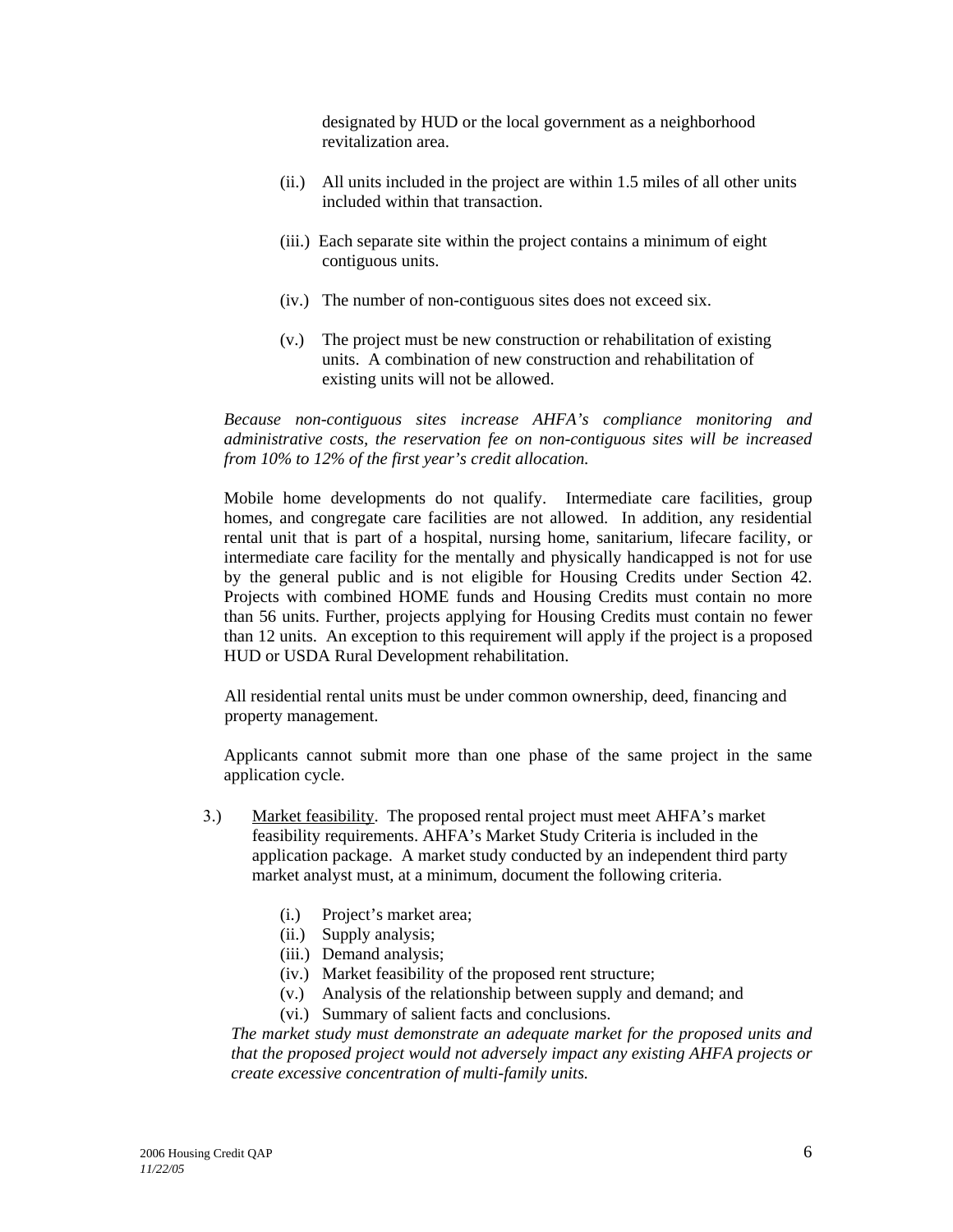- 4.) Financial feasibility. The project must meet certain financial feasibility requirements. See Section II (E) (1) (iii) of this Housing Credit Allocation Plan.
- 5.) Prove adequate infrastructure capacity within the city (or county) in which the proposed project is/will be located.
- 6.) Likelihood of sustained 15-year compliance with Section 42. The financial statements required in the application must demonstrate that the Owner and Management Company have the financial capacity and experience to maintain compliance with Section 42 throughout the compliance period.
- D. Amendments

AHFA is entitled to amend this Housing Credit Allocation Plan, including compliance monitoring provisions, as required by the promulgation or amendment of Section 42, HOME Rules and Regulations, or both, from time to time. Such amendment(s) are expressly permitted and the making of such amendment(s) will require a public notice.

E. Future-Year Binding Commitments

AHFA reserves the right to issue reservations for future-year Housing Credit allocations.

## **II. AHFA ALLOCATION PROCESS**

A. Application Cycles

The dates of application cycles will be determined by AHFA on an annual basis. All individuals who have requested to be on the mailing list (see Section II  $(B)$ ) will receive notification of the cycles by mail or e-mail. Notice of the cycle will also appear in *The Birmingham News*, *The Huntsville Times*, *The Mobile Press Register* and *The Montgomery Advertiser*.

Persons wishing to apply for Housing Credits must request and complete the AHFA Multifamily Funding application. Applications may be obtained by letter request. All correspondence and inquiries are to be directed to the following:

| Alabama Housing Finance Authority |              |                              |
|-----------------------------------|--------------|------------------------------|
| Attn: Multifamily Division        |              | Phone Number: (334) 244-9200 |
| P. O. Box 230909                  |              | Fax Number: (334) 244-9214   |
| Montgomery, Alabama 36123-0909    | www.AHFA.com |                              |

Applications received during a cycle will be evaluated on a competitive basis.

 AHFA may, in its discretion, allocate Housing Credits without the use of application cycles or the point scoring system to:

- Any project financed by tax-exempt bond financing;
- Any project financed by HUD's HOPE VI Program where the HOPE VI funds will be lost if a Housing Credit allocation is not received in 2006;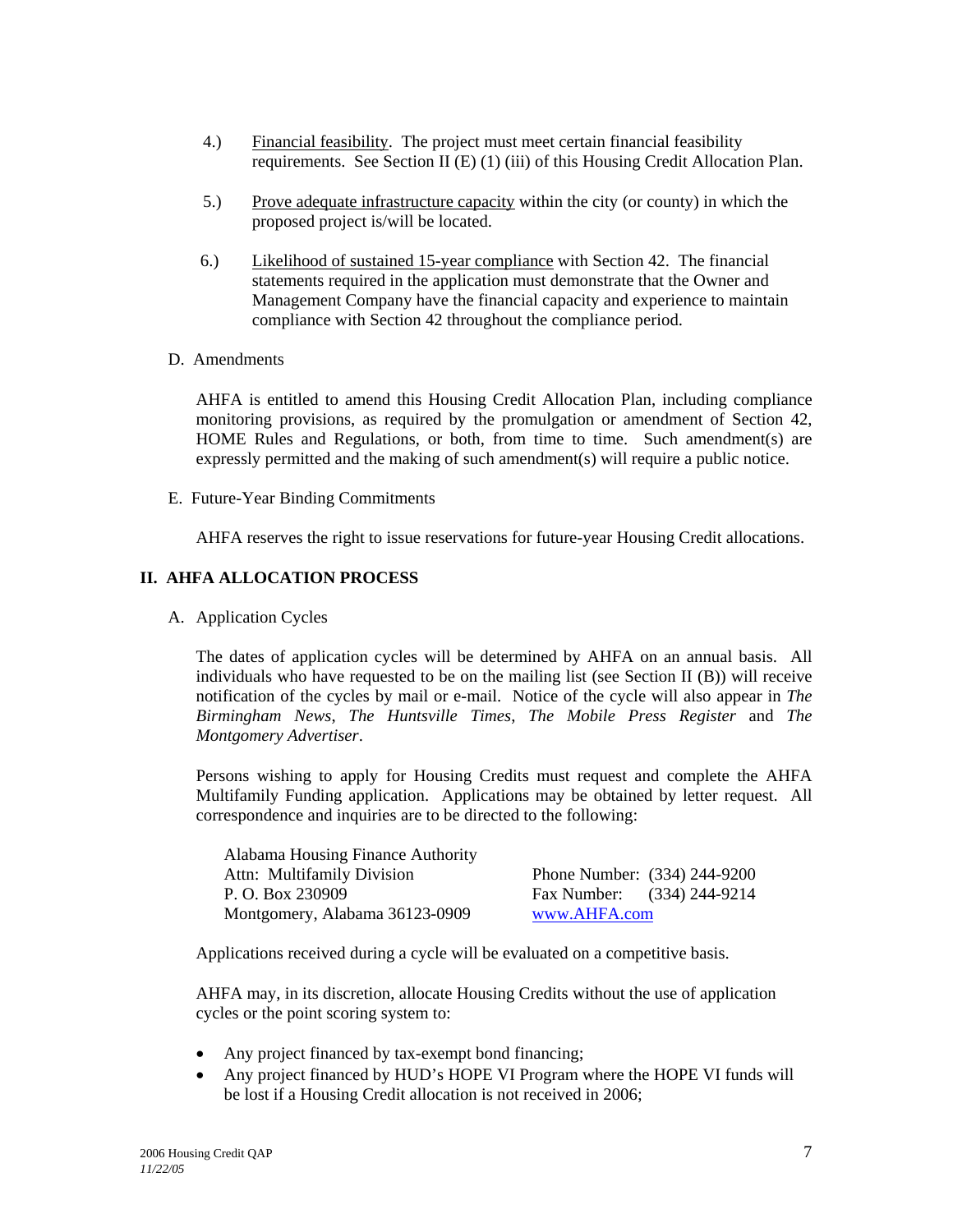- Any project placed in service that has already received a Housing Credit allocation, has a final cost certification that indicates the need for additional allocation, and has been approved for additional credits by AHFA.
- Any project eligible for Housing Credits pursuant to any waiver, exception, program or other special action by the Internal Revenue Service relating to Hurricane Katrina.

However, owners for the projects listed above may be required at AHFA's discretion to submit a complete application and be subject to AHFA's threshold items and AHFA's underwriting and cost requirements in order to be considered for a Housing Credit allocation or additional allocation.

B. Mailing List

AHFA's mailing list is updated annually. Therefore, anyone not on AHFA's mailing list and wishing to receive notifications of application cycles and other related AHFA activities must request to be placed on the mailing list. That *written* request must be sent to the aforementioned address. AHFA will contact everyone on the mailing list each year to request updated information and to determine if anyone wishes to be removed from the mailing list.

C. Application Threshold Requirements

Although AHFA recognizes that each application submitted is different, certain standard requirements **must be** met by all applicants before the application can be considered. If any of following threshold requirements do not meet AHFA's requirements, the application will terminate. The threshold requirements are:

- 1.) Application Fee. A \$ 2,000 non-refundable fee must accompany the application. *The fee must be in the form of a check (no cash accepted). If the application fee is returned due to insufficient funds, the application will terminate. Regardless of the funding decisions, the application fee is non-refundable.*
- 2.) Site Control. If the applicant does not already own the property for which funds are requested at the time of application, the applicant must have site control as evidenced by a purchase option. Because of regulations that impact the varying lengths of the approval process for each property, AHFA strongly suggests that the applicant (i.) secure, at a minimum, a six-month purchase option with an option to renew for an additional six months and (ii.) obtain seller's written agreement not to disturb the site until all environmental issues have been cleared.
- 3.) Proper Zoning. The applicant must provide evidence that the property owned/to be owned is properly zoned and consistent with the proposed project's use. (AHFA does not consider the property zoned if contingent upon further city meetings, approvals and/or advertisement.) Evidence must be in the form of a signed statement from the local jurisdiction where the property is located.
- 4.) Market Study. The applicant must provide a market study conducted by an independent third-party market analyst with a signed Certification of Market Study Requirements Form provided by AHFA in the application package. The market study must demonstrate an adequate market for the proposed units and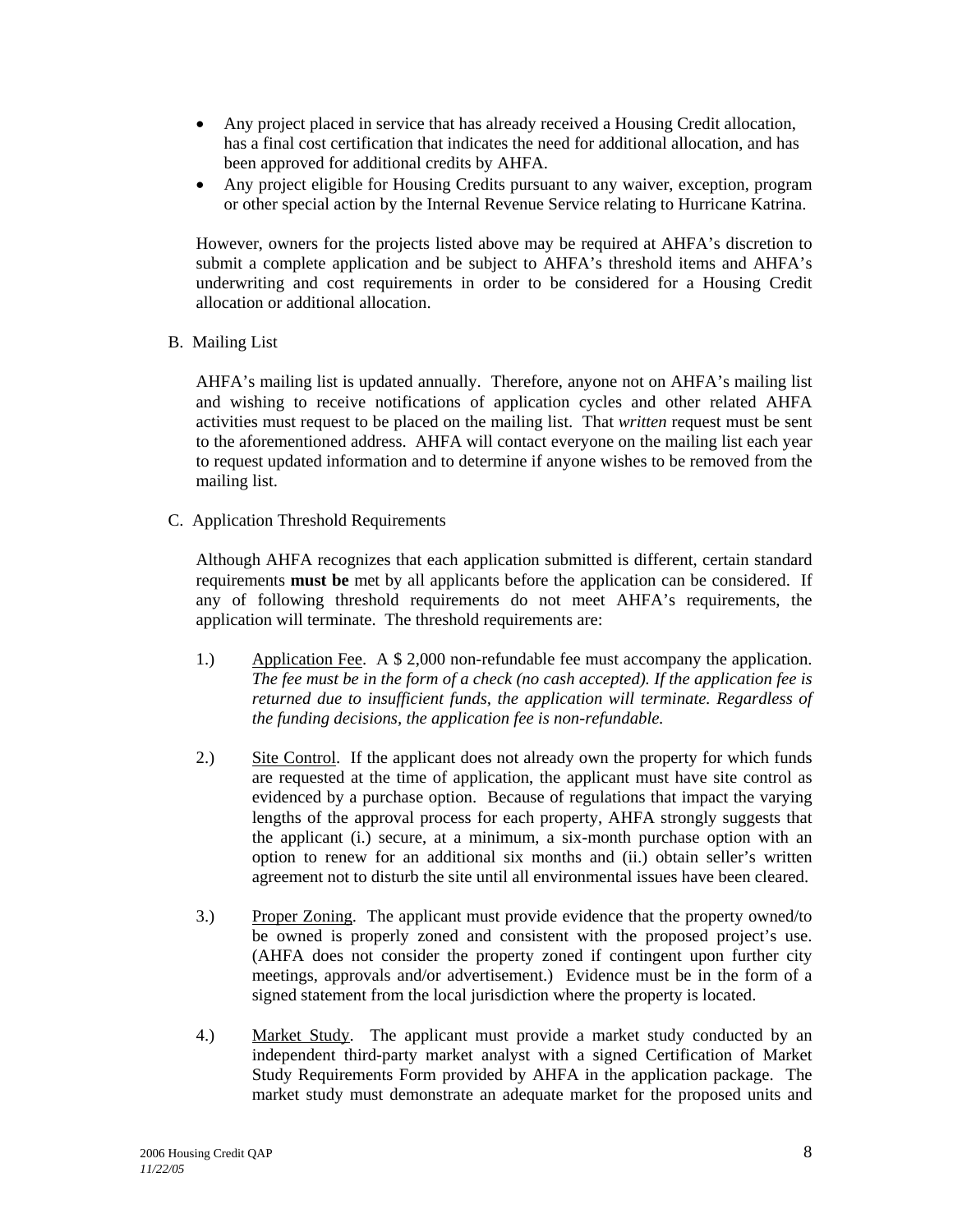the proposed units will not adversely impact any existing AHFA projects or create an excessive concentration of multifamily units. If the market study does not satisfy AHFA's requirements, the application will terminate.

- 5.) Certification of Consistency with the Consolidated Plan. **(HOME/Housing Credit only)** If the proposed project is in an area that is covered by a local Consolidated Plan (see instructions for list), the applicant must have the certification of consistency completed by an authorized official of the participating jurisdiction. If not, the project will be under the State of Alabama's Consolidated Plan and a letter will not be required. *Applications applying for Housing Credits only do not have to provide certification.*
- 6.) Design Quality Standards. All projects are required to meet **AHFA's Design Quality Standards, (Addendum A).** These are minimum standards. AHFA will permit projects to exceed these standards. Each applicant may construct the proposed project in a manner that reflects applicant goals or that exceeds local building codes.
- 7.) Minimum Rehabilitation. The minimum rehabilitation threshold is \$6,000 in hard construction costs per qualified low-income unit.
- 8.) Flood Certification. The applicant must provide a completed FEMA Standard Flood Hazard Determination Form (FEMA form 81-93, OCT 02) from a licensed surveyor that no portion of the property is located within the 100-year flood plain. AHFA may allow an existing acquisition/ rehabilitation rental property to be located in a flood plain as long as acceptable evidence of flood insurance is provided at the time of application.

 *Any applicant applying for a Housing Credit allocation for a project financed with tax exempt bonds does not have to compete in the point scoring process. However, the application must meet all of the Housing Credit Allocation Plan's required threshold items and AHFA's underwriting and cost requirements.* 

D. Negative Actions

Should the following actions occur after the application has been submitted to AHFA, consideration of the application will terminate:

- 1.) Site change;
- 2.) Change in ownership--a change in the parties involved in the ownership entity (e.g., addition of a new general partner**/**member or removal of an existing general partner**/**member);
- 3.) Change in syndication structure--a change in the role of the syndicator or in the distribution of funds/allocation to others through syndication as stated in the application without prior written consent of AHFA;
- 4.) Change in unit design, square footage, unit mix, number of units, number of buildings, etc. (unless changes are required by local regulatory codes);
- 5.) Change in the general contractor;
- 6.) Change in the management company;
- 7.) Change in the architect;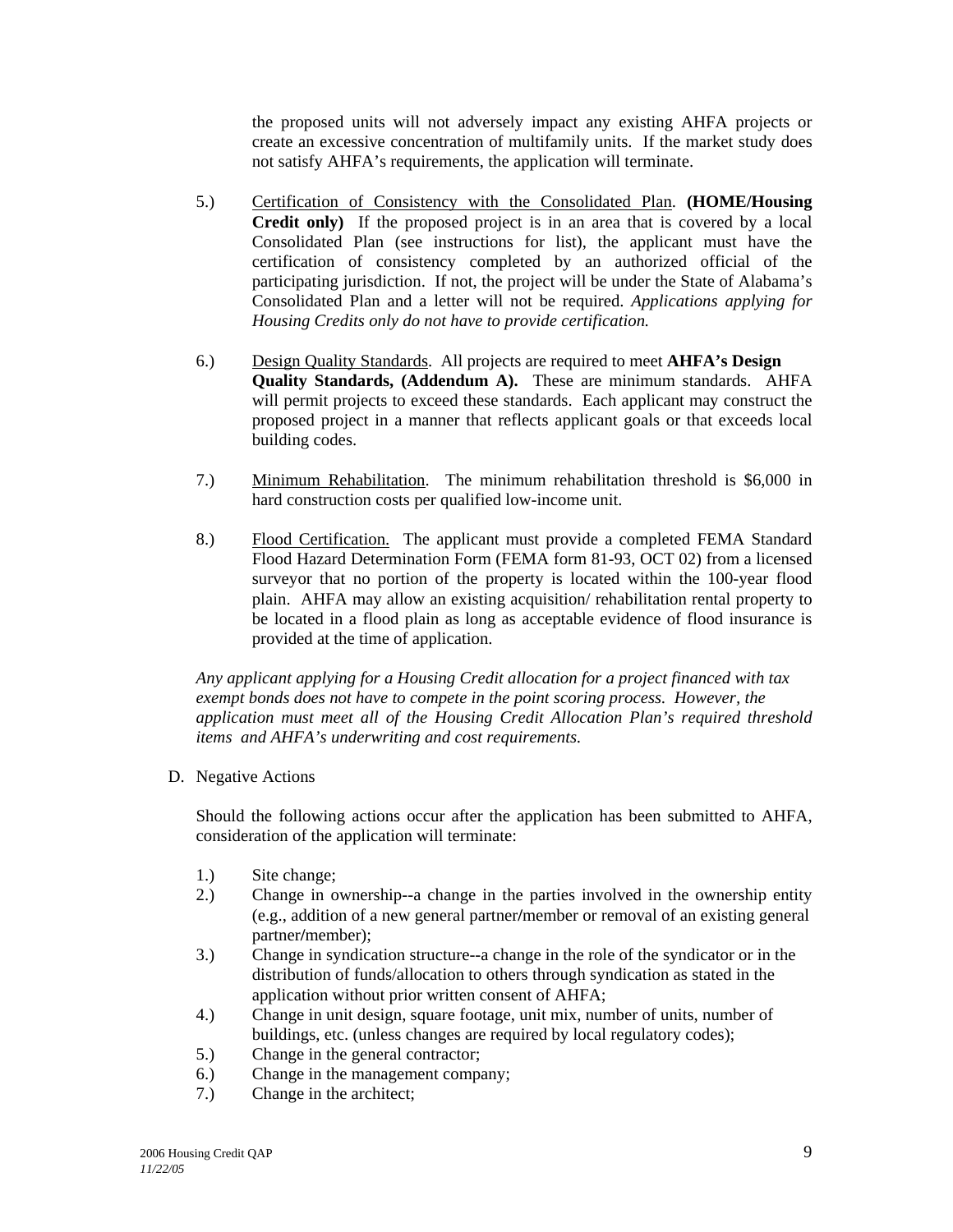- 8.) Instances of excessive or flagrant non-compliance on applicant's existing projects;
- 9.) Any staff or development team member (listed in the application) who has instances of excessive or flagrant non-compliance with AHFA, Housing Credit, HOME, or Tax Exempt regulations on existing projects;
- 10.) Any staff or development team member (listed in the application) who is presently debarred, suspended, proposed for debarment or suspension, declared ineligible or voluntarily excluded from any transactions or construction projects involving the use of federal funds or Housing Credits;
- 11.) Applicant has a project with AHFA that is in foreclosure or has been foreclosed; and/or
- 12.) Any material adverse change relating to the project or owner.

The above list of negative actions is not all-inclusive. The application package itself will list other necessary requirements. AHFA may terminate consideration of an application if any factual information supplied in connection with the application is fraudulent, misleading, or materially incorrect. Determination of whether information is fraudulent, misleading, or materially incorrect will be determined by AHFA in its sole discretion.

E. Application Evaluation

AHFA follows a competitive process by which all applicants are objectively scored according to criteria specified in the allocation plan. AHFA strictly adheres to the policy and procedures of the program. Efforts to influence this process through the aid of lobbyists or other sources would be futile. Action of this type would be a violation of the allocation plans and could subject any offenders to civil or criminal liability. Each application must stand on its own merit.

- 1.) Process of Evaluation. Each application submitted will be subject to the following evaluations:
	- (i.) Completeness. Applications will first be examined for completeness. Should an application not be complete as defined on page 5, Section C, Part 1 of this Housing Credit Allocation Plan, it will receive point deductions. If the application is still incomplete after time has been given to submit the missing or deficient items, the application will be rejected, and no further consideration will be given. AHFA will not transfer information from one application file to another. AHFA will not call applicants for missing items related to scoring the application. AHFA may call applicants for clarification of any document submitted with the application.
	- (ii.) Point Scoring System. Once the application is checked for completeness, the application will be further evaluated using the Point Scoring System included in Section III.
	- (iii.) Financial Feasibility. Once the application is point-scored, the project will then be evaluated to determine its financial feasibility, including examining the market in which the project is located and performing an initial review of costs in connection with the proposed sources of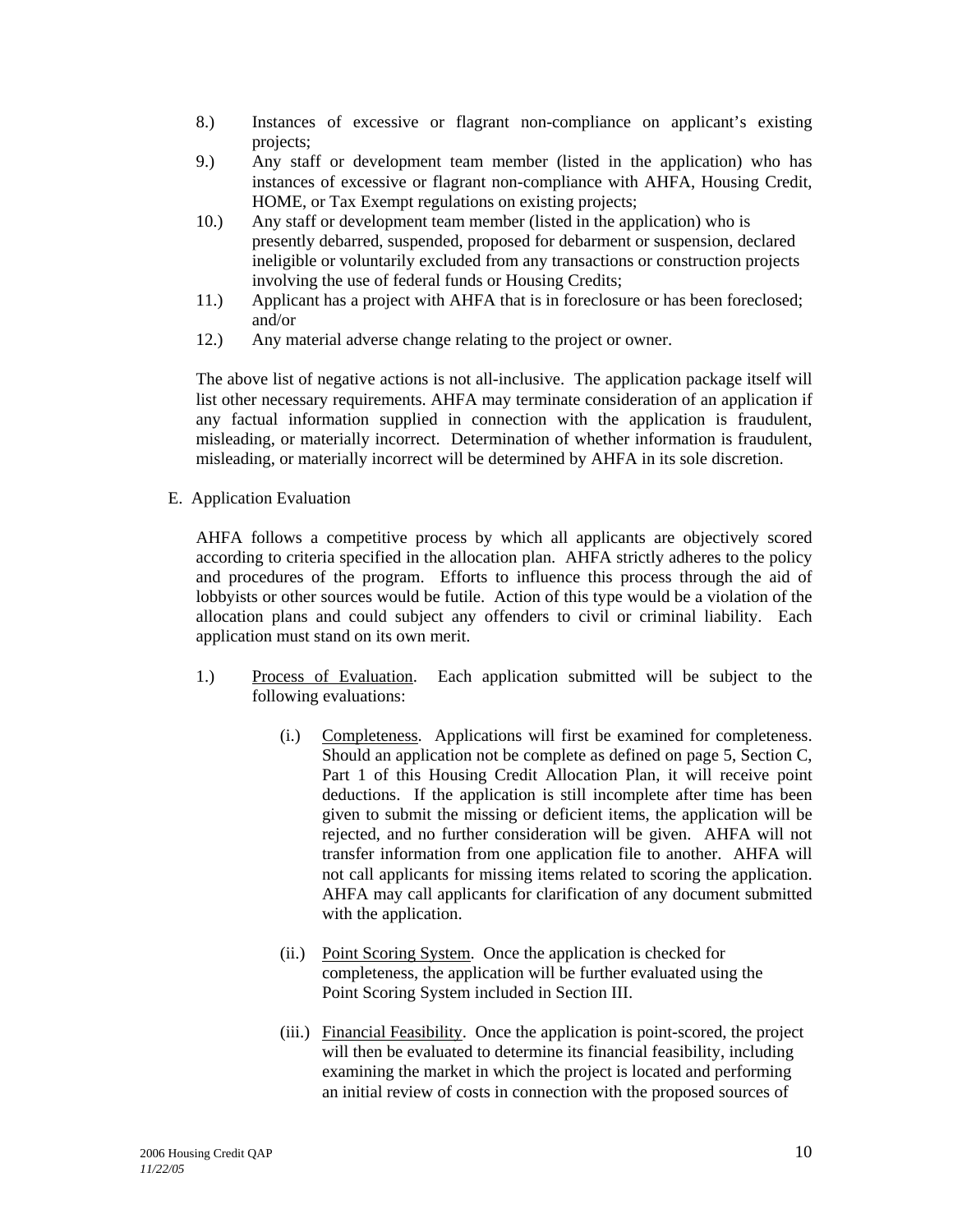funds. Applications that are not financially feasible at the time of submission because additional sources of funds are necessary will not be considered for funding.

 AHFA will require a minimum debt service coverage ratio of 1.15 (1.05 in USDA RD and HOPE VI properties) for Housing Credit development debt financing that would foreseeably result in foreclosure if not repaid. For purposes of this standard, debt service coverage is defined as the ratio of a property's net operating income (rental income less operating expenses and reserve payments) to foreclosable, currently amortizing debt service obligations. AHFA will determine the allowable operating expense based on historic and current Housing Credit properties' financial statements.

 AHFA will require the project to establish and maintain throughout the compliance period a minimum operating reserve. The operating reserve will be an amount equal to six months of the projected first year operating expenses plus three months of debt service.

 AHFA will require the project to establish and maintain throughout the compliance period a minimum replacement reserve of \$250 per unit annually (for ten years) for all new construction properties targeting the elderly and \$300 per unit annually (for ten years) for all new construction targeting families and all rehabilitation properties.

AHFA will underwrite all applications using a fixed 9% and/or 4%.

AHFA's determination of the appropriate amount of Housing Credits is not a representation or warranty as to the financial feasibility of such

 project, and may not be relied upon as such by the applicant, owner, developer, investor, lender or any other person. The amount of equity capital (net syndication proceeds) contributed by Investors to a project partnership shall not be less than the amount generally contributed by investors to similar projects in current market conditions. In the event that the project owner receives less equity capital than the amount, which should be obtained based on current market conditions, AHFA will underwrite each project at the current market rate. Any equity deficits will become the responsibility the owner to contribute.

- (iv.) Credit Worthiness. AHFA will perform credit investigations of the individuals and trade reports of businesses involved in the development and operation of the project. If these reports prove to be less than satisfactory, the application may be rejected.
- (v.) Reasonableness of Project Costs. Any line item costs, square footage costs or total unit costs exceeding a range of reasonableness may be disallowed solely at the discretion of AHFA. Additional information and documentation (verified by AHFA and/or AHFA's designee) may be required to substantiate the reasonableness of the cost. Any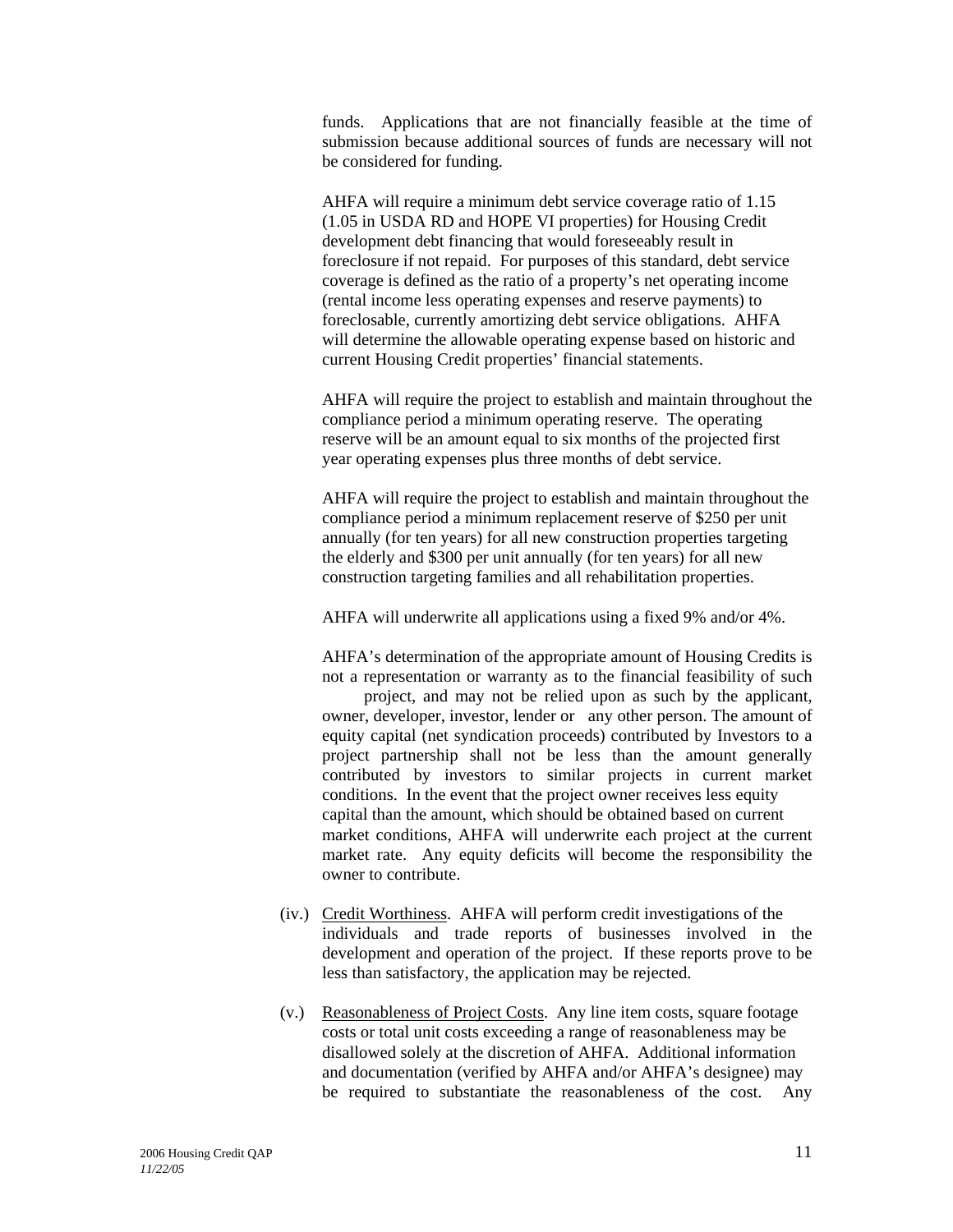#### allocation made will be determined using AHFA's assessment of cost.

AHFA requires a cost certification made by an independent CPA verifying that the owner has met the 10% test as required by the Carryover Allocation Agreement for Housing Credits. AHFA reserves the right to request certification or verification in a form acceptable to AHFA of any line item cost at any time between the application cycle and final allocation of the Housing Credit. When the project is placed in service, AHFA requires the final cost certification to be made by an independent CPA.

- 2.) Frequency of Evaluation. Applications will be evaluated at least three times:
	- At submission:
	- When the allocation is made; and
	- When the project is placed in service.
- F. Developer and Builder Fees
	- 1.) Developer Fee (New Construction and Rehab). The developer fee, which includes the developer's overhead and profit plus consultant fees and the owner's profit, should not exceed 15% of the total project costs (excluding the developer fee).
	- 2.) Developer Fee (Acquisition). The developer fee on acquisition costs only will be determined based on the following scale:

|                                      | Maximum       |
|--------------------------------------|---------------|
| Per Unit Hard Construction Costs     | Developer Fee |
| \$6,000-\$8,000 rehab expenditures   | .5%           |
| \$8,001-\$10,000 rehab expenditures  | 10%           |
| \$10,001 and over rehab expenditures | 15%           |

 *The Developer fee on Rural Development projects will be capped at 8%. A capital needs assessment will be required on all rehabilitation properties.* 

- 3.) Builder Fee. The builder fee, which includes builder profit and overhead, should not exceed 8% of the construction costs, excluding the fee. General requirements must be cost-certified and, as a general rule, should not exceed 6% of the total construction costs. Items included in general requirements will be consistent with HUD and USDA Rural Development regulations.
- 4.) Identity of Interest. AHFA requires that the applicant identify the existence of an identity of interest with any other party to the project including the sale of real estate. "Identity of Interest" is defined in Section II (G) (3) of the Housing Credit Plan.

#### G. Housing Credit Allocations

Any Housing Credit allocation awarded will be calculated first by using AHFA's computed eligible basis.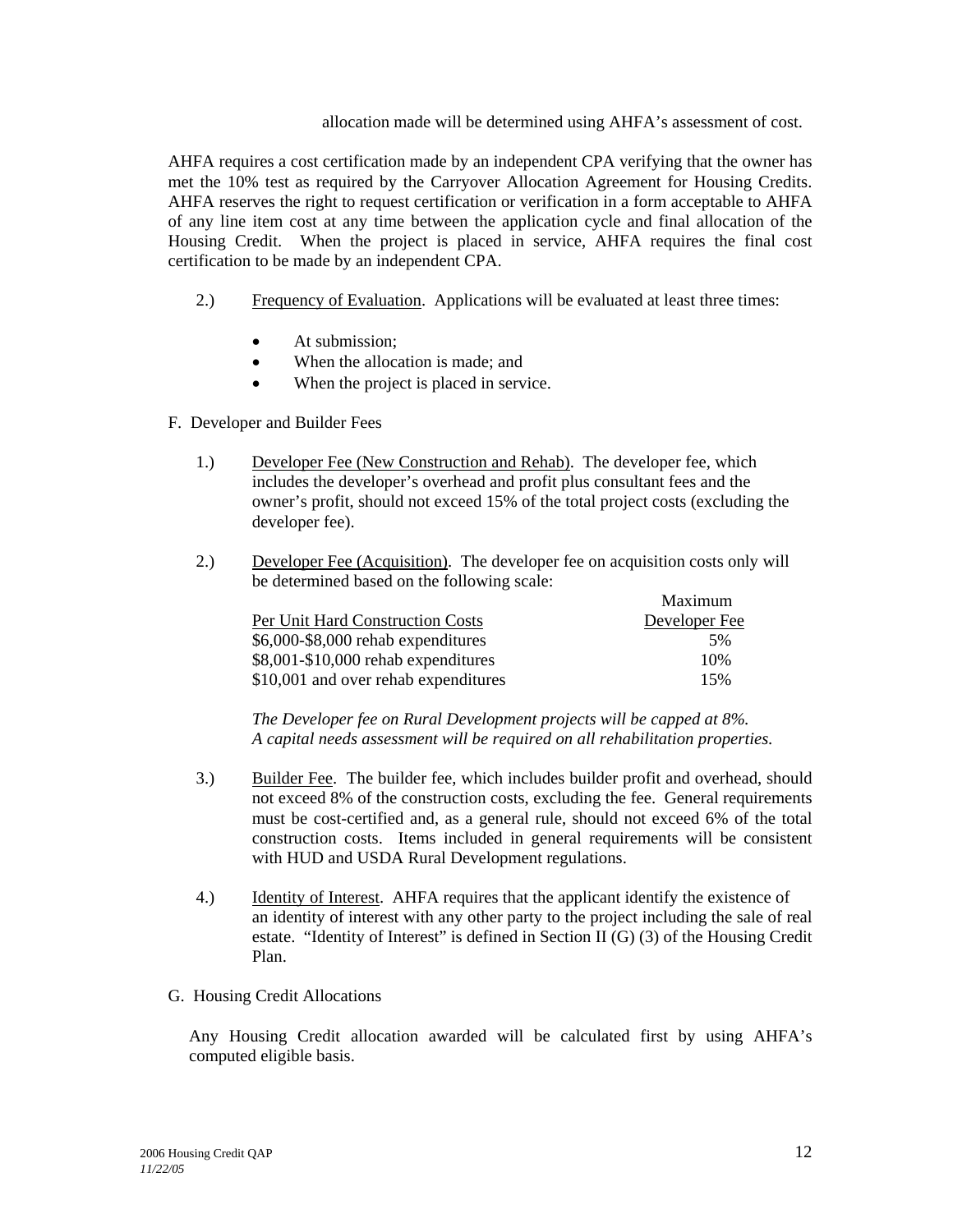- 1.) Four Percent Credit. AHFA will compute the Housing Credit allocation at a maximum of 4% of AHFA's determined Eligible Basis if the project is (or will be):
	- (i.) A Federally Subsidized Project. A new building or substantial rehabilitation of an existing building shall be treated as federally subsidized for any taxable year if, at any time during such taxable year or any prior taxable year, there is or was outstanding any obligation the interest on which is exempt from tax under Section 103, or any below-market federal loan, the proceeds of which are or were used (directly or indirectly) with respect to such building or the operation thereof;
	- (ii.) A HOME-Financed Project unless the owner elects to rent at least 40% of the units in the project to tenants at 50% of the area median income; and/or
	- (iii.) Any Qualifying Acquisition.
- 2.) Nine Percent Credit. The computed Housing Credit allocation will be a maximum of 9% of AHFA's determined Eligible Basis for any new building or substantial rehabilitation of an existing building that is not federally subsidized.
- 3.) Ceilings. No single project will be allocated Housing Credits in excess of 12% of the state's 2006 credit ceiling, and no related entities, principals or individuals as defined below shall be allocated Housing Credits in excess of 12% of the state's credit ceiling. Regardless of each individual owner's percentage of ownership in a project, 100% of the project's Housing Credit allocation will count towards all caps for all owners.

There will be an exception to the project cap and owner cap for a development financed with HOPE VI funds. If the project exceeds the caps, then the owner will not be allowed to receive any additional Housing Credits during the current allocation cycle. In all circumstances, all Housing Credits received on any project (including HOPE VI) will count toward the individual owner's credit cap. There will be an exception to the owner cap for 4% Housing Credit projects.

 When Housing Credits are combined with HOME funds, no related entities, principals or individuals as defined by AHFA's identity of interest shall be allocated HOME funds in excess of 15% of the state's 2006 HOME fund allocation. Regardless of the percentage ownership in a project, 100% of the project's HOME fund allocation will count towards all caps.

 **The intent of the ceilings is to promote fair and objective administration of the Housing Credit program by ensuring that no single applicant can receive an excessive share of the available Housing Credits in any application cycle. Parties that have an identity of interest are presumed to be sufficiently related for them to be treated as single applicant for purposes of the ceilings. As described below, AHFA may in its discretion**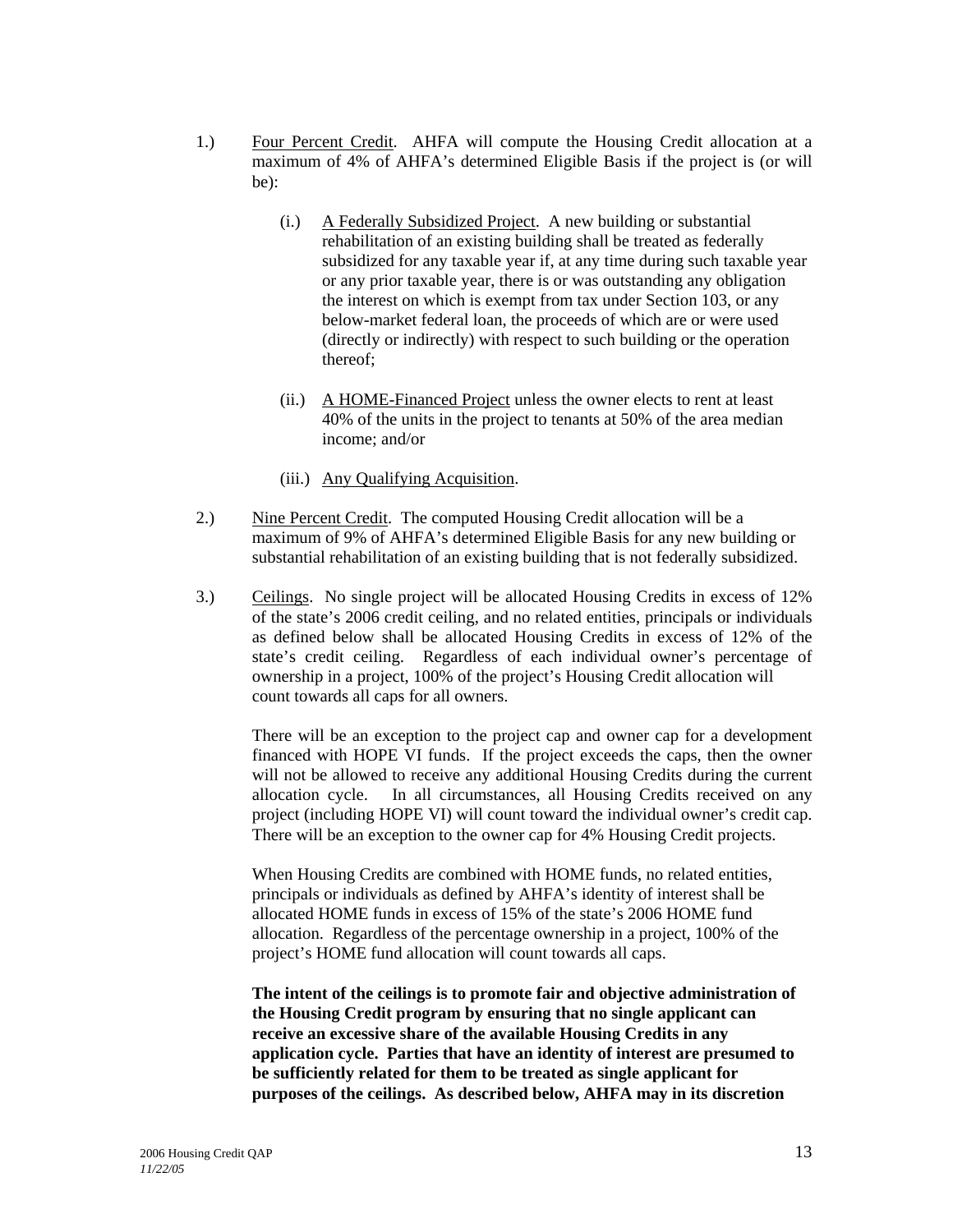**identify other parties whose relationship is sufficiently close to cause them to be treated as a single applicant for purposes of the ceilings. A significant factor in AHFA's evaluation will be whether, based on the facts and circumstances, a primary purpose of a party's involvement in a project appears to be avoidance of the ceilings.** 

For purposes of this paragraph 3, the following relationships constitute an identity of interest for purposes of identifying related parties in order to apply the ceilings:

- (i.) Individual persons are considered related to each other (a.) if they have any of the following direct relationships: parent, child, , spouse, sonin-law, daughter-in-law, father-in-law, and mother-in-law., including any such direct relationship created by marriage, remarriage, adoption, or any other legally recognized status, or (b.) if one individual is an employer, by common law or otherwise, of the other.
- (ii.) Entities are considered related to each other (a.) if any director, shareholder, partner, member or any other type of owner of any entity would be considered a related individual (under item a. above) to any director, shareholder, partner, member or any other type of owner of another entity, (b.) if the entity has the ability to control another entity, or (c.) if the entity owns a material interest in another entity. An entity will be presumed to control another entity if it has a percentage of ownership in the other entity or the ability to appoint a percentage of the members of the other entity's governing body (i.e., board of directors, board of trustees, partners, managers, etc…) that would permit it to control the other entity either by operation of law or by agreement. A material interest means any ownership interest in excess of 20% of the stock, partnership interests, membership interests or other forms of ownership of any entity; provided, however, that ownership interests held by Housing Credit investors, Housing Credit syndicators or special administrative partners or members shall be disregarded for purposes of 20% test.
- (iii.) Without limiting the above, a trust will be considered related to any individual or entity if any trustee, trustor, grantor, settlor, beneficiary, permissible distributee, any person or entity serving a role similar to the foregoing, or any person holding power of appointment (general or limited) over trust property would be considered related to the individual or entity under items a. or b. above.
- (iv.) Any other relationship which, while not specifically listed above, is determined to constitute an identity of interest because it is a relationship at least as close as an identity of interest described above or because it would permit an allocation that violates the intent of the ceiling.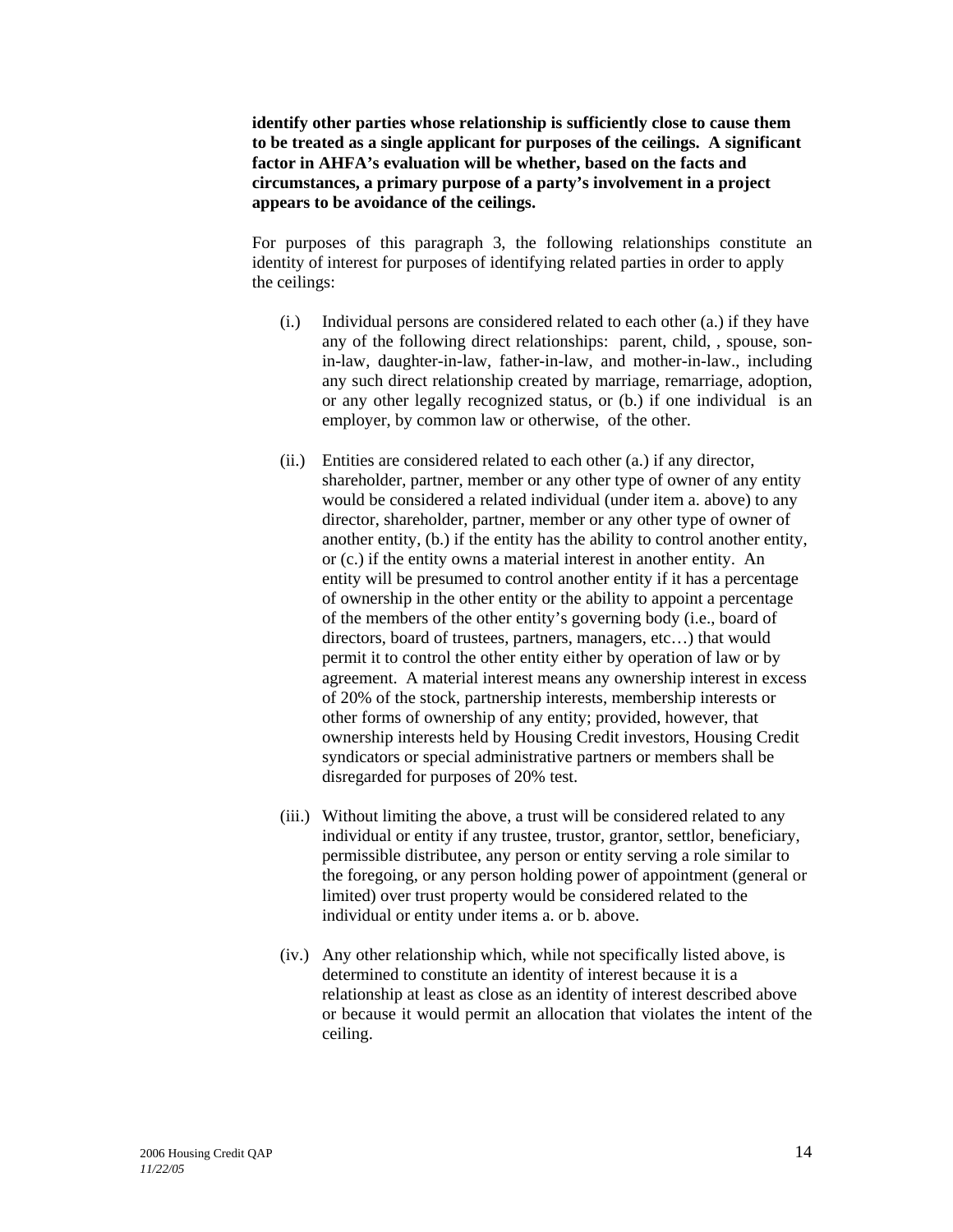H. Notification of Approval

The applicant will be notified of AHFA's decision in the form of a reservation letter. The Reservation Letter will outline actions by which owners, if they accept the terms, must abide. Failure to abide by the terms of the reservation will automatically terminate such reservation.

I. Progress Requirements After Reservation

From the date of the reservation, the applicant has the outlined time constraints set forth below in which to obtain the following items. AHFA may grant a thirty-day extension of certain items for a fee of \$1,000. **If the applicant requests a change from the original application, AHFA will charge a fee of \$250 for each approved change.** Each change will be charged separately even if submitted with multiple change requests in one letter. All fees are payable in advance. Failure to comply with any one of the items may cause the reservation to be automatically terminated:

- 1.) Within 15 days of the date of the Reservation Letter, the applicant must:
	- (i.) Submit the Certificate of Existence from the Secretary of State (must be dated prior to execution of the reservation letter).
	- (ii.) Submit the original executed Reservation Letter acknowledging acceptance of the terms and conditions.
	- (iii.) Remit a check (no cash accepted) in an amount equal to 10% *(12% for non-contiguous sites)* of the first years Housing Credit allocation.
	- (iv.) Carryover Allocation Agreement.
- 2.) Within 60 days of the date of the Reservation Letter, the applicant must:
	- (i.) Submit a legally binding commitment for construction and permanent financing which details the specific terms of funding and repayment and is not subject to further approval of the creditor's board or credit committee.
	- (ii.) Submit an executed binding commitment for syndication, in form and content acceptable to AHFA.
	- (iii.) Submit evidence that an application for a Site Appraisal and Market Analysis (SAMA) or Multifamily Accelerated Process (MAP) has been made if the project is to be financed by HUD.
	- (iv.) Syndicator Relevant Experience Form in an AHFA provided form.
- 3.) Within 75 days of the date of the Reservation Letter, the applicant must:
	- (i.) Provide final stamped plans and specifications.
	- (ii.) Provide a site specific soils report.
	- (iii.) Provide a Certified Survey bound within the Plans and specifications.
	- (iv.) Provide standard form of agreement between owner and architect.
	- (v.) Provide the utility letters.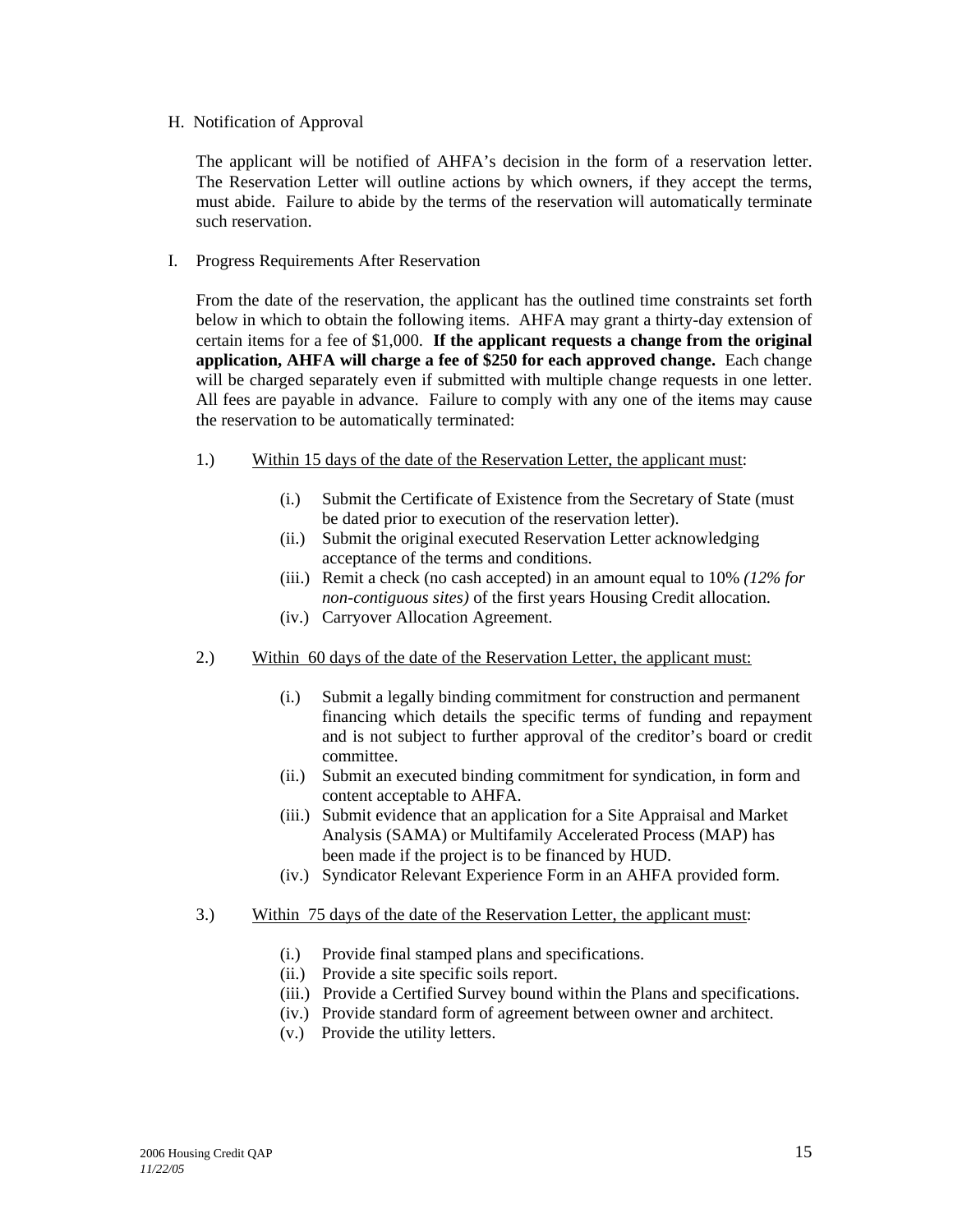#### 4.) Within 105 days of the date of the Reservation Letter, the applicant must:

- (i.) Provide certified organizational documents.
- (ii.) Provide a copy of the complete to-be-built appraisal.
- (iii.) Provide phase I environmental.
- (iv.) Provide construction cost estimate summary.
- (v.) Provide detailed construction schedule.
- (vi.) Provide standard form of agreement between owner and contractor (AIA form)
- 5.) Within 135 days of the date of the Reservation Letter, the applicant must:
	- (i.) Submit a copy of executed construction note or agreement.
	- (ii.) Take full possession of the site as evidenced by the warranty deed.
	- (iii.) Provide original recorded Declaration of Land Use Restrictive Covenants.
	- (iv.) Submit a copy of the building permit.
	- (v.) Provide proof of construction commencement evidenced by copy of Owner's Notice to Proceed to project's General Contractor.
	- (vi.) Provide Title Insurance Policy.
	- (vii.) Provide IRS Form #SS-4 Assignment of Employer Identification Number.
- 6.) Within 6 months of the date of the Carryover Allocation, the applicant must incur more than ten percent (10%) of the reasonably expected basis in the project.
- 7.) Within 90 days after the project is placed in service, the applicant must:
	- (i.) Provide AHFA with the Actual Cost Certification package.
	- (ii.) Remit a check (no cash accepted) in an amount equal to \$500 (\$250 if Housing Credits are combined with HOME funds from AHFA) per unit for the project's Housing Credit Compliance Fee.
- 8.) Within the first-year credit period the owner must close the first mortgage and receive the IRS Form 8609 from AHFA.

 *AHFA is under no obligation to issue 8609s for the current year if the package is received after December 1, 2006.* 

J. Negative Action After Reservation.

Should the following actions occur, the reservation of Housing Credits may be terminated:

- 1.) Site change;
- 2.) Change in ownership--a change in the parties involved in the ownership entity (e.g., addition of a new general partner**/**member or removal of an existing general partner**/**member) without prior written consent of AHFA. Examples of situations in which consideration may be given for a change in ownership include, but are

*.*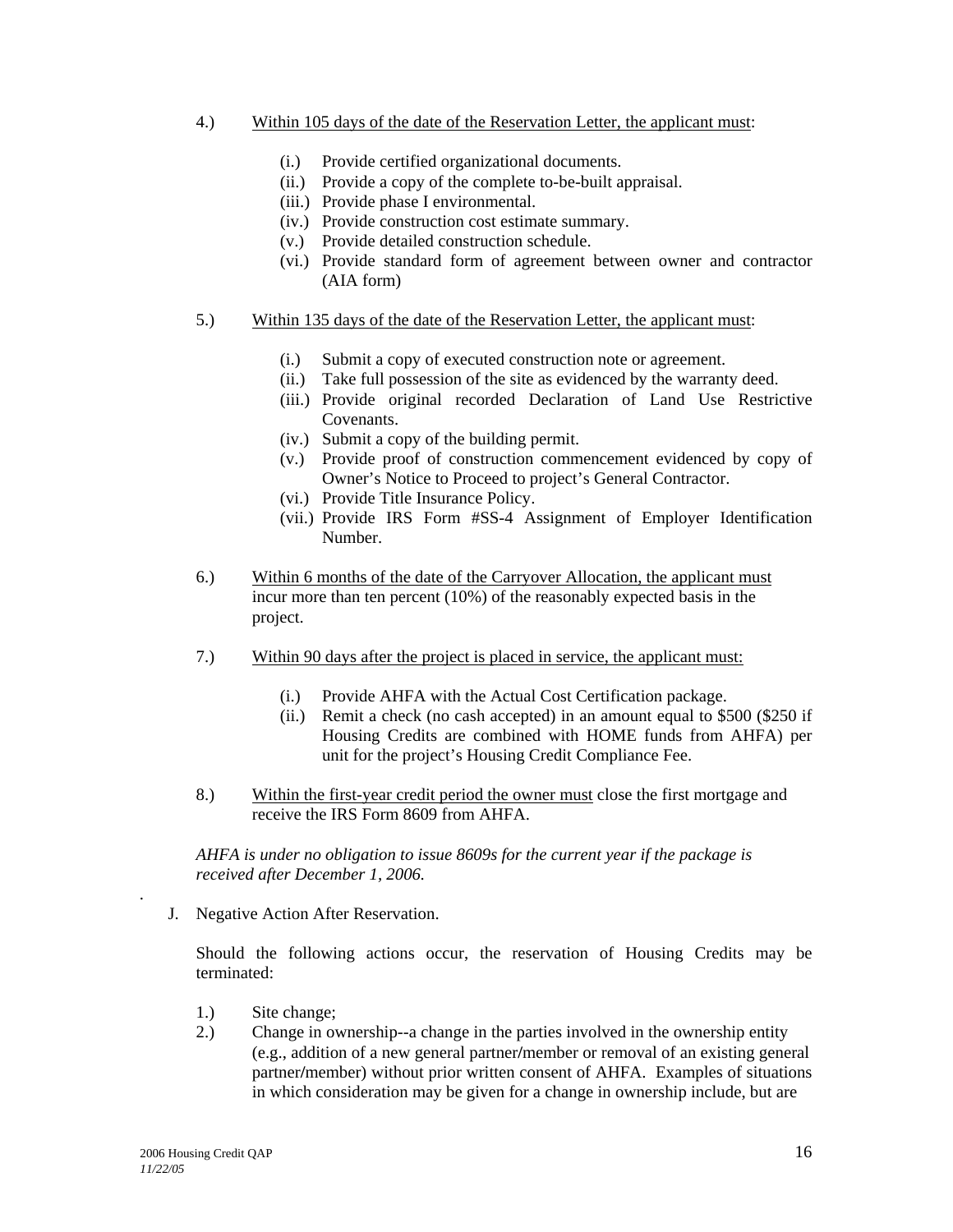not limited to: death or bankruptcy. Any person or entity, including syndicators, that attempts to circumvent this requirement, may be subject to debarment from all AHFA programs;

- 3.) Change in syndication structure--a change in the role of the syndicator or in the distribution of funds/allocation to others through syndication as stated in the application without prior written consent of AHFA;
- 4.) Change in unit design, square footage, unit mix, number of units, number of buildings, etc. (unless changes are required by local regulatory codes);
- 5.) Change in the general contractor without prior written consent of AHFA;
- 6.) Change in the management company without prior written consent of AHFA;
- 7.) Change in the architect without prior written consent of AHFA;
- 8.) Instances of excessive or flagrant non-compliance on applicant's existing projects;
- 9.) Any staff or development team member (listed in the application) who has instances of excessive or flagrant non-compliance with AHFA, Housing Credit, HOME, or Tax Exempt regulations on existing projects;
- 10.) Any staff or development team member (listed in the application) who is presently debarred, suspended, proposed for debarment or suspension, declared ineligible or voluntarily excluded from any transactions or construction projects involving the use of federal funds or Housing Credits;
- 11.) Applicant has a project with AHFA that is in foreclosure or has been foreclosed;
- 12.) Any material adverse change relating to the project or owner; and/or
- 13.) Any AHFA fee returned due to insufficient funds.

 The above list of negative actions is not all-inclusive. The reservation letter itself will list other necessary requirements. AHFA may terminate reservation if any factual information supplied in connection with the project is fraudulent, misleading, or materially incorrect. Determination of whether information is fraudulent, misleading, or materially incorrect will be determined by AHFA in its sole discretion.

K. Change in or Denial of Housing Credit Allocation

The evaluations listed in Section II (E) of the Housing Credit Allocation Plan may result in a possible change in the amount of Housing Credits allocated to a project or denial of the total allocation altogether due, but not limited to, one of the following reasons:

- 1.) Information in the application submitted is determined to be incorrect or fraudulent;
- 2.) Conditions in the Reservation Letter are not met;
- 3.) Changes in the actual cost of the project;
- 4.) Applicant obtains additional subsidies or financing other than those disclosed in the application;
- 5.) Additional syndication proceeds other than those disclosed in the application;
- 6.) Subsequent regulations issued by U.S. Treasury or the IRS pertaining to Section 42; and/or
- 7.) Applicant's failure to notify AHFA promptly of any material or adverse changes in the original application. Material or adverse changes include, but are not limited to, applicant's loss of site control, rights of way, ingress and egress,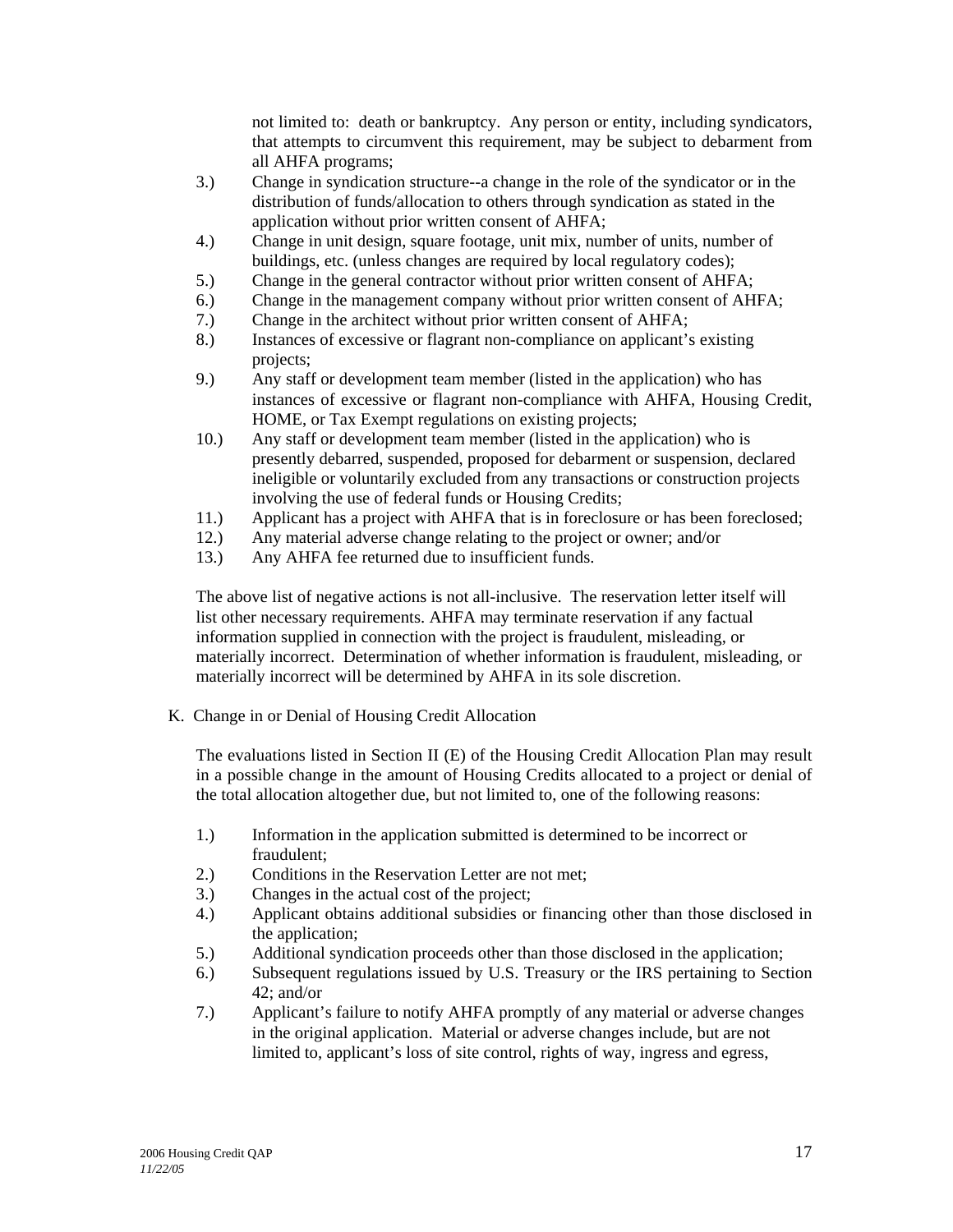adverse change in the financial condition of the applicant, and applicant's inability to perform tasks proposed in the application by the deadline set by the applicant and further set or agreed to by AHFA.

L. Memoranda of Understanding

The Memorandum of Understanding ("USDA MOU"), executed August 14, 1997, between AHFA and USDA Rural Development, will apply to applicants seeking both Housing Credits and RHS loan assistance. USDA Rural Development will provide a copy of the USDA MOU to applicants for their guidance when combining assistance provided by both agencies.

The Memorandum of Understanding ("HUD MOU"), executed August 30, 2000, between AHFA and HUD, will apply to applicants seeking both Housing Credits and HUD loan assistance. The HUD MOU gives AHFA the authority to conduct the subsidy layering review to determine if excess federal funds are being used in the project.

M. Disclosure

AHFA will attempt to request all information necessary to make informed decisions regarding Housing Credit allocations. Therefore, it is in the best interest of everyone concerned with the process to disclose completely and accurately all information regarding each proposed project. AHFA acknowledges that errors and misjudgment sometimes occur and simply requests that the applicant notify AHFA of any errors that may occur upon discovery. Any modification made by the applicant to the final cost certification after AHFA has issued IRS Form 8609 is subject to a re-processing fee. Said modification must be acceptable to AHFA in order for the amended 8609 to be issued.

# **III. POINT SCORING SYSTEM**

Through the point scoring system, AHFA will award points to projects that best meet the identified housing priorities for the State.

The point scoring system will rank each project in two sections (Points Gained and Points Lost). The ranking of the project will be determined by taking the Points Gained section and deducting the Points Lost section to get an overall project score. The point scoring system will largely determine which projects should be funded.

AHFA has separated rehabilitation into two types of projects for scoring and funding purposes. Rehabilitation projects are defined as the following:

- 1. A rehabilitation project that has less than 50% occupancy at the time of application will not be considered existing multifamily residential housing due to the fact that it will be adding significant new units to the proposed market. Therefore, the project will be treated as a new construction project when considering funding for targeting elderly and family populations.
- 2. A rehabilitation project that has 50% or more occupancy at the time of application will be considered existing multifamily residential rental housing. Therefore, the project will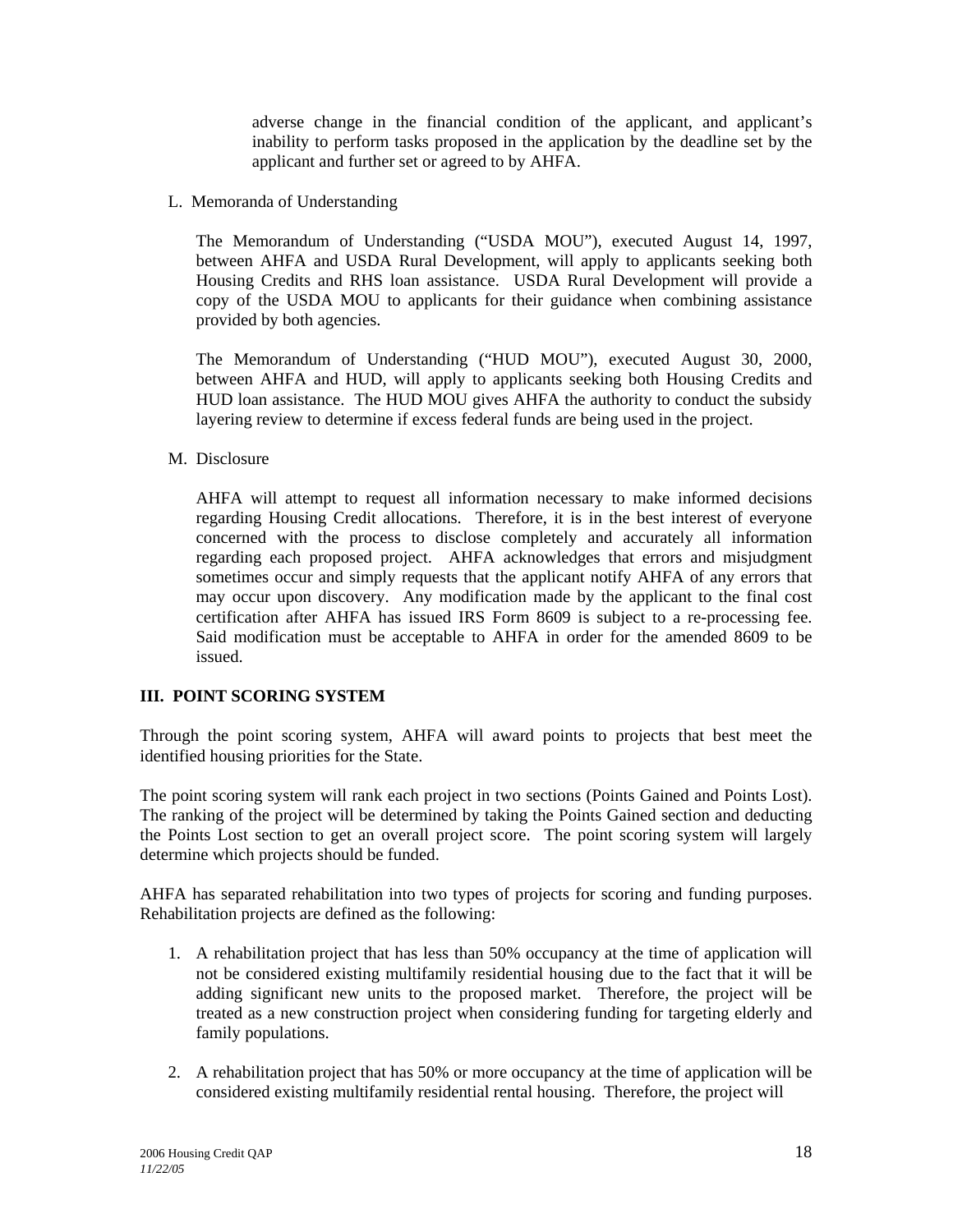be treated as rehabilitation of existing multifamily residential housing and the targeted population will not be considered during the funding process.

AHFA has established a housing priority of balanced distribution of Housing Credits throughout the state in terms of geographical regions, counties, urban, and rural areas. AHFA will achieve this priority by allocating Housing Credits in the following manner:

- In all circumstances, only one new construction project (or one rehabilitation project that is less than 50% occupied at the time of application) and targeting the family population will be selected for funding per county.
- In all circumstances, only one new construction project (or one rehabilitation project that is less than 50% occupied at the time of application) and targeting the elderly population will be selected for funding per county.

## **Tier 1 Funding Selection Procedures:**

 The highest scoring HOME project combined with Housing Credits and/or Housing Credit project will be funded per county until all HOME and Housing Credit funds have been allocated. All projects must score a minimum of 130 points to be considered for funding in Tier 1.

If AHFA has not allocated all HOME funds and Housing Credits, AHFA will allocate them in the following manner:

#### **Tier 2 Funding Selection Procedures:**

 The highest scoring new construction or rehabilitation project will be selected for funding subject to the following restrictions:

- New construction projects must target a different population (elderly versus family) than a project that was previously selected for funding in the same county.
- Rehabilitation projects that are less than 50% occupied at the time of the application must target a different population (elderly versus family) than a project that was previously selected for funding in the same county.

In all circumstances, AHFA will not fund more than one project in a county unless there is a market for more than one project in that county .

In the event of a tie between two or more applications, the application located in a county that *has not received funds in the current cycle by a higher scoring application will be funded. If there still remains a tie, AHFA will fund the project in the county with the fewest number of Housing Credit and HOME/Housing Credits (combined) projects funded in the past seven years. If there still remains a tie, AHFA will fund the project that has the least amount of participation by the owner first and then the developer second in approved Housing Credits and HOME/Housing Credits (combined) projects in the current cycle. If there still remains a tie, AHFA will fund the project that is intended for eventual tenant ownership. The project must consist of single-family homes, duplexes, or townhomes to be eligible. Projects consisting of*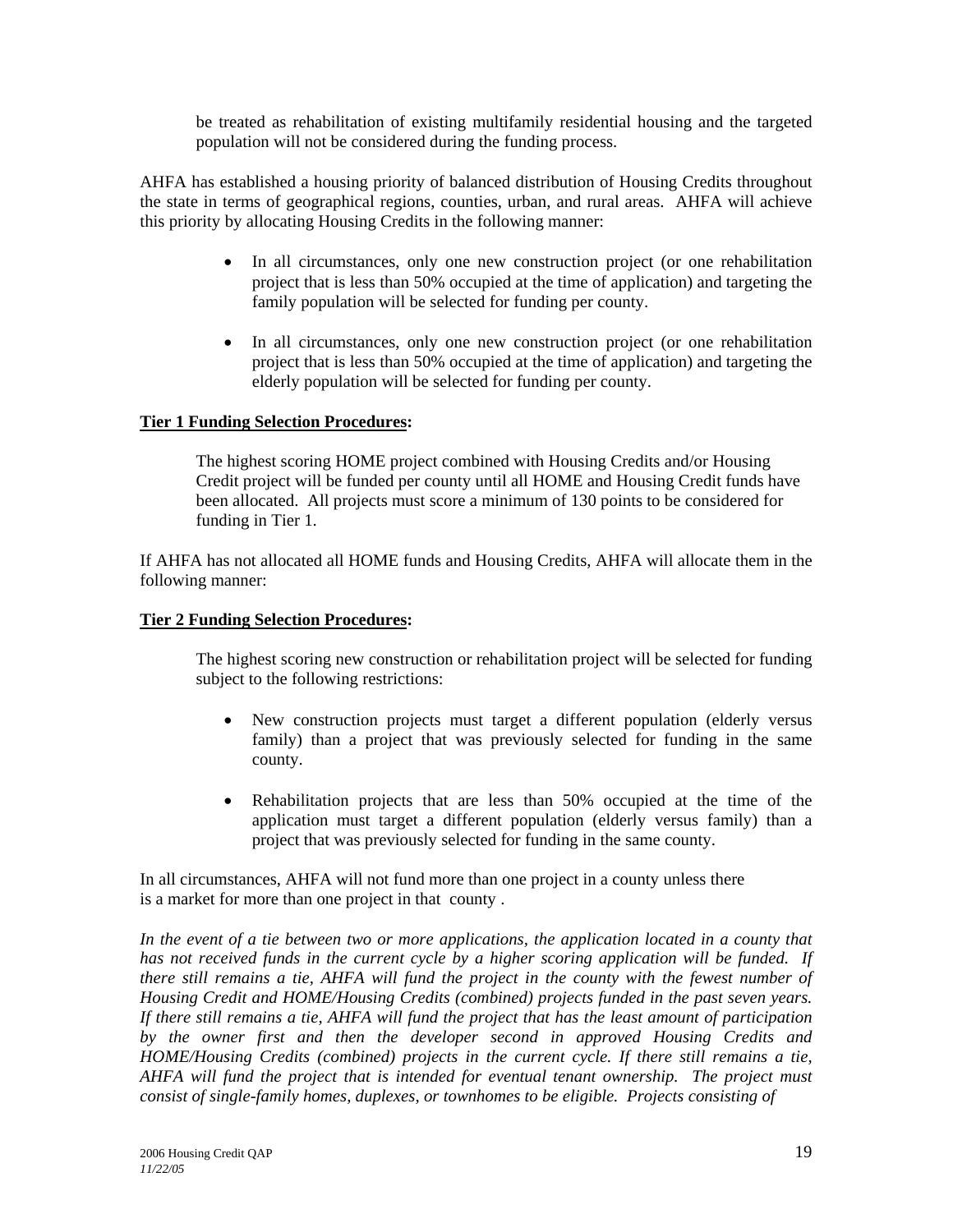*townhomes only must be exactly 12 units to be eligible. The applicant must complete the AHFA provided Homeownership Conversion Proposal and provide a plot plan. If there still remains a tie, AHFA will fund the project which is located in a Qualified Census Tract and which has a Revitalization plan. If there still remains a tie, AHFA will fund the project that has the earliest submission date as evidenced by the time and date stamped by AHFA. However, if there still remains a tie, AHFA will conduct a drawing to determine the application that will be funded. The drawing will occur during AHFA's Board of Directors meeting in which the Housing Credit allocations are scheduled for consideration by the Board. An impartial person will be selected to draw. The owners of the application are not required to be present.* 

*AHFA reserves the right to deny a Housing Credit reservation to any applicant or project, regardless of that applicant's point ranking if, in AHFA's sole determination, the applicant's proposed project is not financially feasible or viable. Additionally, AHFA may recommend that a Housing Credit reservation be awarded out of the ranking order established by the points earned, based on the amount of Housing Credit allocation needed relative to the amount of funding available or the financial feasibility and /or viability of the project.* 

*Regardless of strict numerical ranking, the scoring does not operate to vest in an applicant or project any right to a reservation or allocation of Housing Credits in any amount. AHFA will, in all instances, reserve and allocate Housing Credits consistent with sound and reasonable judgment, prudent business practices and the exercise of its inherent discretion.* 

# **A. POINTS GAINED**

# **1.) Project Characteristics (Maximum 150 Points)**

- (i.) Type of Construction (Maximum 40 Points)
	- (a.) A maximum of 22 points will be given to projects which provide extra unit/project amenities. Refer to the application for distinction between an *extra* amenity and a *required* amenity.

Points will be awarded for providing the following amenities. Only the amenities listed below will be eligible for points.

#### *3 Points*

 Clubhouse Washer/Dryer provided in each unit Security package (includes cameras, alarms, lighting)

#### *2 Points*

Community laundry (not eligible for points if you provide washer/dryer in each unit) Playground Computer center (two or more computers with printer and internet access) Swimming pool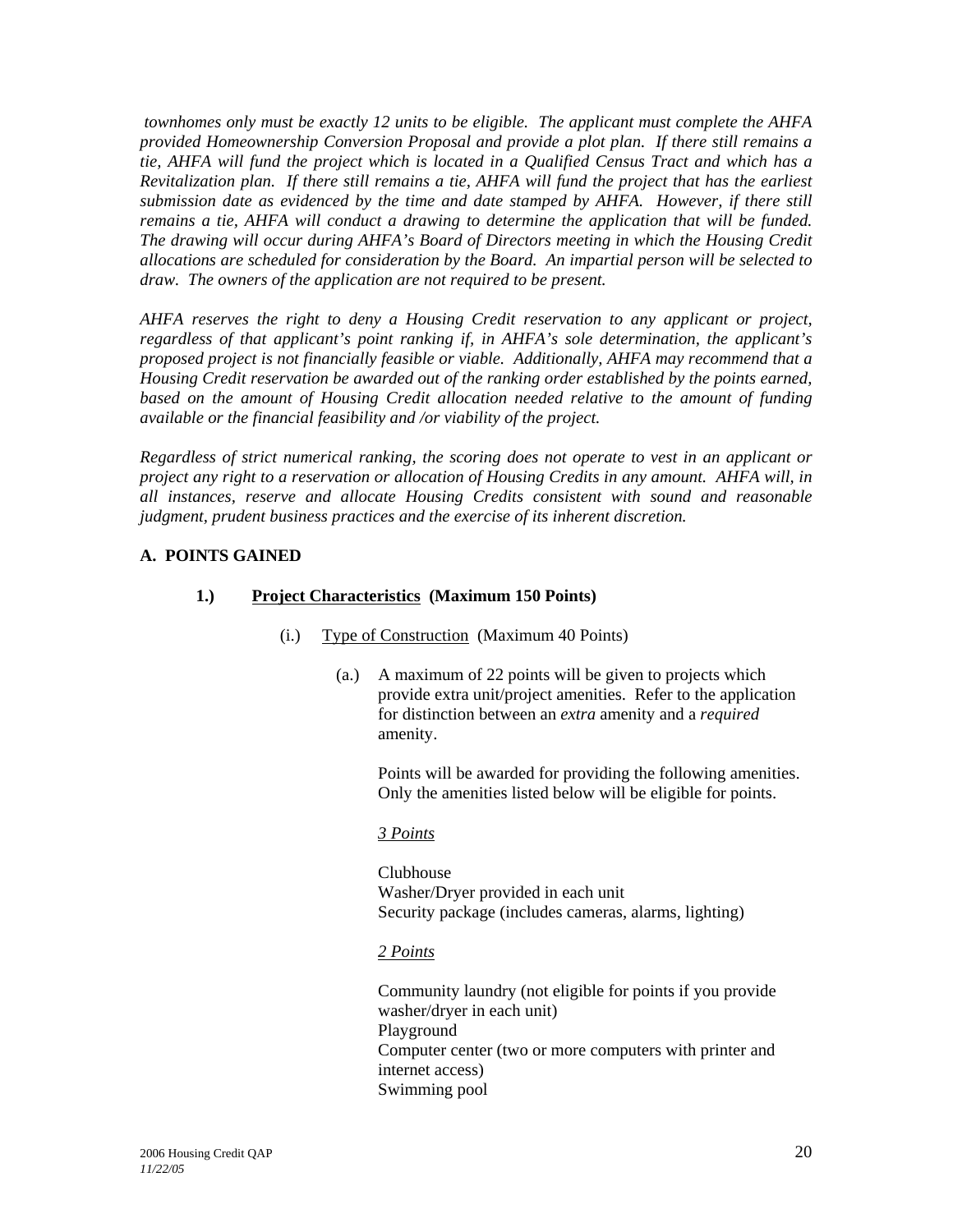Splash Center Exercise room with equipment Emergency pull cord/call button

#### *1 Point*

 Dishwasher in each unit Garbage disposal in each unit Microwave in each unit Ice maker in each unit Cable hook-up in each unit Wiring for internet service Washer-dryer connections in each unit (not eligible for point if you provide washer/dryer in each unit) Garden area for each unit Community TV with cable Basketball court Enclosed bus stop shelter Gazebo Picnic area with grills Shuffleboard

 (b.) 3 points will be given for solid sod, which must provide a minimum of 20 feet from all sides of every building and between all buildings and paved areas. Landscaping around the building is allowed.

#### *New Construction Projects Only (Maximum of 15 points)*

- (c.) 4 points will be given for a 30-year roof as evidenced by manufacturer's warranty.
- (d.) 4 points will be given for storm windows and insulated exterior doors or thermal break insulated windows and insulated exterior doors.
- (e.) 4 points for full brick/cementitious siding, stucco, or concrete masonry unit (CMU) products (no EIFS is acceptable).

**Multifamily units** *(two or more units in a building)* – A minimum of 60% of each exterior wall of the building, defined as the exterior façade from finished grade elevation to eave line, shall be brick. The remaining 40% can be cementitious siding, stucco, or CMU products. The CMU products must be decorative, textured, patterned, color core, or painted. All entry areas into the apartment including covered breezeways, porches, balconies, and patios must have brick, cementitious siding, stucco, or CMU to be considered full brick.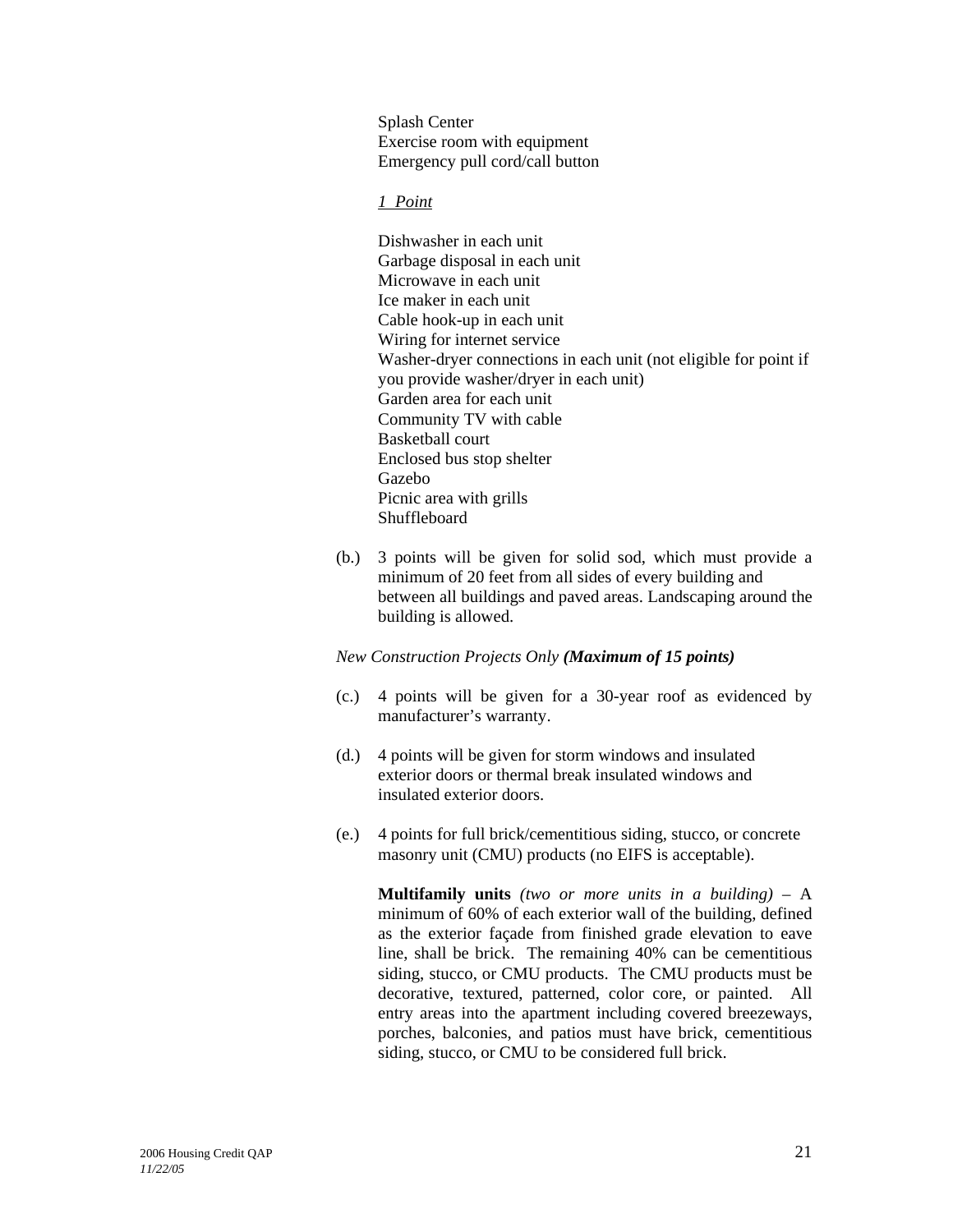**Single-family units** *(single unit/detached building)* – A minimum of 50% of the building, defined as the exterior façade from finished grade elevation to eave line, shall be brick. The remaining 50% can be cementitious siding, stucco, or CMU products. The CMU products must be decorative, textured, patterned, color core, or painted.

(f.) 3 points will be given for underground utilities.

#### *Rehabilitation Projects Only (Maximum of 15 points)*

- (g.) 3 points will be given for replacing existing roof with a 30 year roof as evidenced by manufacturer's warranty.
- (h.) 3 points will be given for replacing all entry doors with insulated exterior doors and replacing all windows with storm windows or thermal break insulated windows.
- (i.) 3 points will be given for replacing all kitchen cabinets and countertops.
- (j.) 3 points will be given for replacing all kitchen appliances.
- (k.) 3 points will be given for replacing all HVAC equipment
- (l.) 2 points will be given for replacing all plumbing fixtures.
- (m.) 1 point will be given for replacing all water heaters.

 *All points for rehabilitation construction items will be verified by the Capital Needs Assessment and Architect's Certification submitted with the application. Both documents must be completed and certified by the project Architect.* 

- (ii) Energy Conservation and Healthy Living Environment (Maximum of 12 points)
	- (a.) 3 points will be given to projects that promote energy conservation by exceeding the standards of the Council of American Building Officials Model Energy Code, as verified by the project architect.
	- (b.) 3 points will be given to projects that are designed and built or rehabilitated to exceed a 15-year maintenance-free exterior standard, as verified by the project architect.
	- (c.) 3 points will be given for all units containing Energy STAR rated appliances (refrigerator and dishwasher).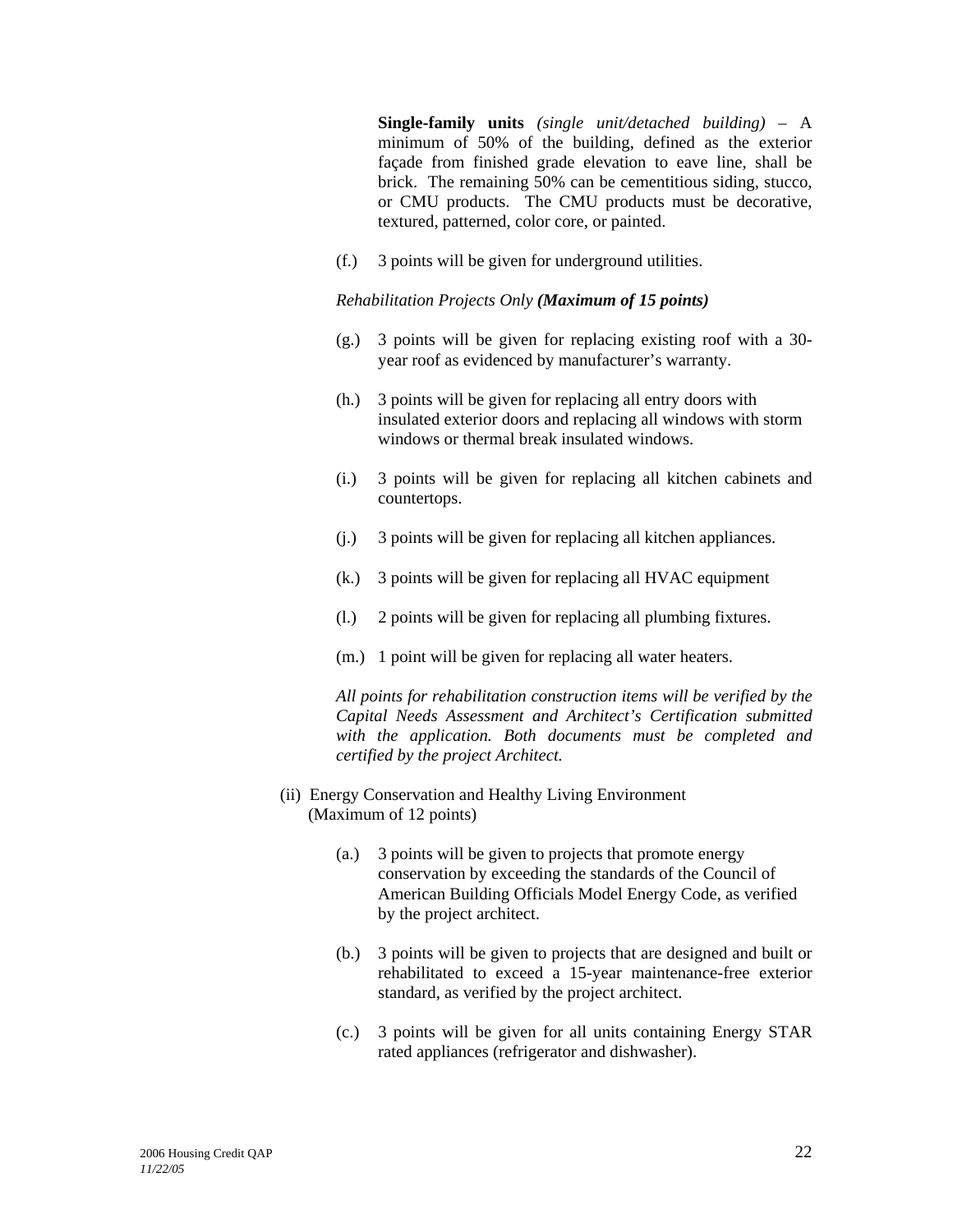- (d.) 3 points will be given for attic insulation to R-38 (all attic spaces must be insulated in new construction and rehabilitation proposals).
- (e.) 3 points will be given for ARI rated furnace (90% AFUE), or heat pump (HSPF 7.8 for both HP 1.5 ton units and HP 2.0 ton units).
- (f.) 3 points will be given for ARI rated Seer 12 cooling equipment with sensible hear ratio less than 0.75.
- (g.) 3 points will be given for the HVAC system to be designed to locate the fresh air intake before the return air infiltration.
- (h.) 3 points will be given for the kitchen range hood ventilation to be vented to the exterior and equipped with a damper.
- (i.) 3 points will be given for ceiling fans in living rooms and all bedrooms.
- (iii.) Rent Affordability (Maximum 20 Points)
	- (a.) A maximum of 5 points will be given to projects, which have a commitment for additional subsidies from the Federal Home Loan Bank for Affordable Housing Program (AHP) funds (AHP funds must be in the form of a grant from Federal Home Loan Bank), commitment from HUD for HOPE VI funds, HOME funds (AHFA's HOME funds do not qualify), USDA RD, or a commitment from a city and/or county for CDBG.

| $$1,000 - $1,999$ per unit | 1 point  |
|----------------------------|----------|
| $$2,000 - $2,999$ per unit | 2 points |
| \$3,000 - \$3,999 per unit | 3 points |
| \$4,000 - \$4,999 per unit | 4 points |
| \$5,000 and above per unit | 5 points |

- (b.) 5 points will be given for owner-financed project-based rental assistance of \$30 per unit per month, for a minimum of 25% of the low-income units (rounded up) for at least ten consecutive years. *At the end of ten years, any unused funds should remain available to assist tenants throughout the compliance period.*
- (c.) 5 points will be given to projects, which elect to designate 100% of the rental units for low-income housing tenants. *All Housing Credit tenants must be at or below 60% of Area Gross Median Income ("AGMI").*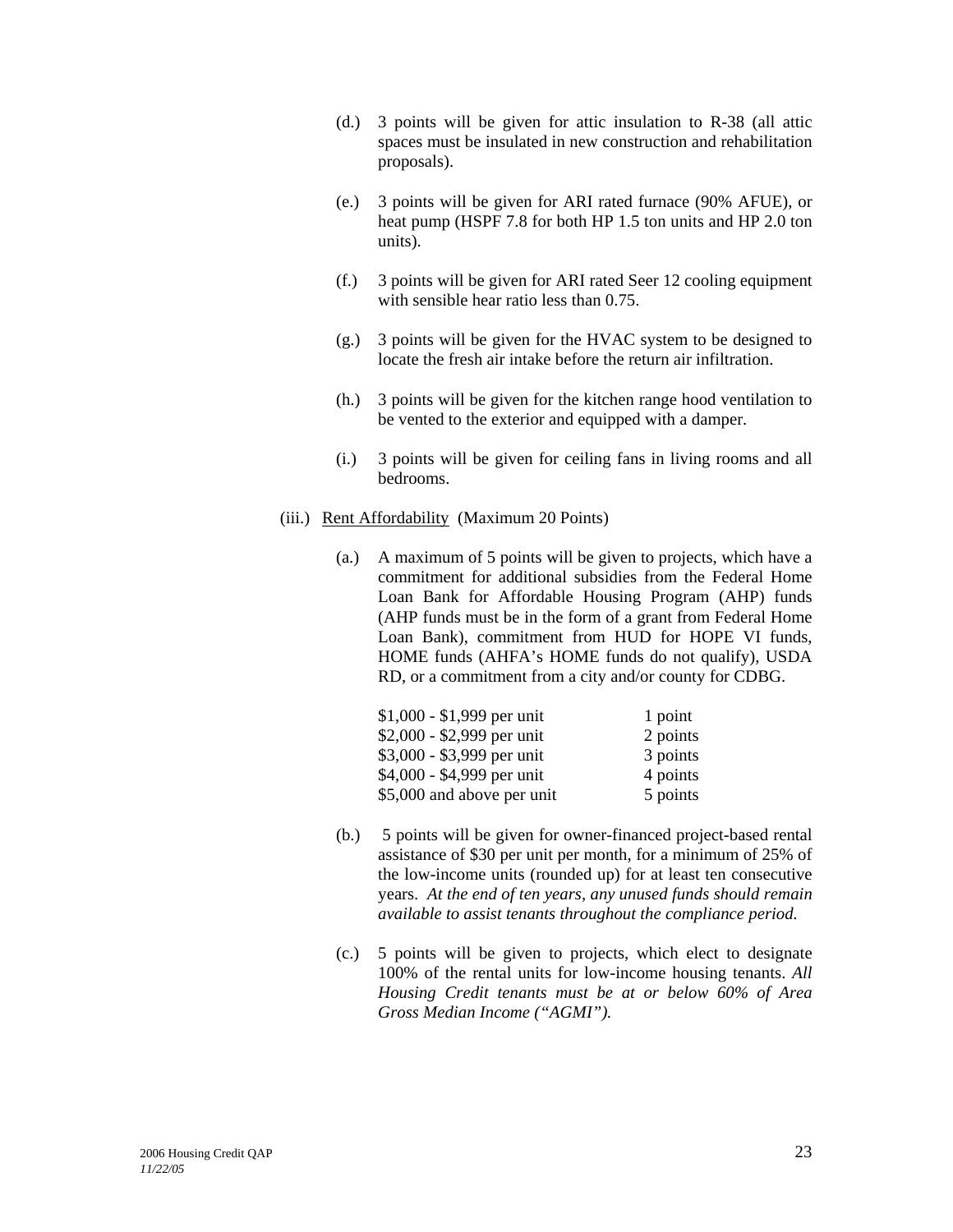- (d.) 5 points will be given to projects which have committed in writing to extend the low-income set-aside 5 years beyond the 15 years required by law.
- (iv.) Special Needs Housing (Maximum 12 Points)
	- (a.) A maximum of 5 points (1 point each) will be given to applicants that provide services and/or activities for the tenants free of charge. In order for the service to be eligible for points, the owner must pay for the service, provide a place for the service, or provide transportation to the service. One point will be awarded for each fully completed Tenant Service form (see application package). **The Tenant Service form must be signed by the service provider to be eligible for points. The following services are the only services eligible for points.**

 Holiday festivities (3 times annually) Computer training (monthly) Financial (2 times annually) Tutoring assistance (weekly) Potluck dinners (2 times annually) Fire safety (2 times annually) Police safety (2 times annually) Game night (monthly) After- school program (weekly) Arts and crafts (monthly) Movie night (monthly) Mom's day out (monthly) Monthly newsletter Blood pressure screening (4 times annually) CPR classes (2 times annually)

- (b.) 5 points will be given to projects with 100% of the units in the project designed, equipped and set-aside for elderly.
- (c.) 5 points will be given to projects targeting low-income families (individuals with children) with a minimum of 15% of the units having three or more bedrooms. **(If an applicant chooses 100% elderly, the applicant** *will not* **receive points for three or more bedrooms.)**
- (d.) 2 points will be given to projects which have committed in writing to target households on the public housing waiting list.
- (v.) Readiness Issues (Maximum 16 Points)
	- (a.) 5 points will be given to applicants with evidence of attendance at the AHFA sponsored HOME/Housing Credit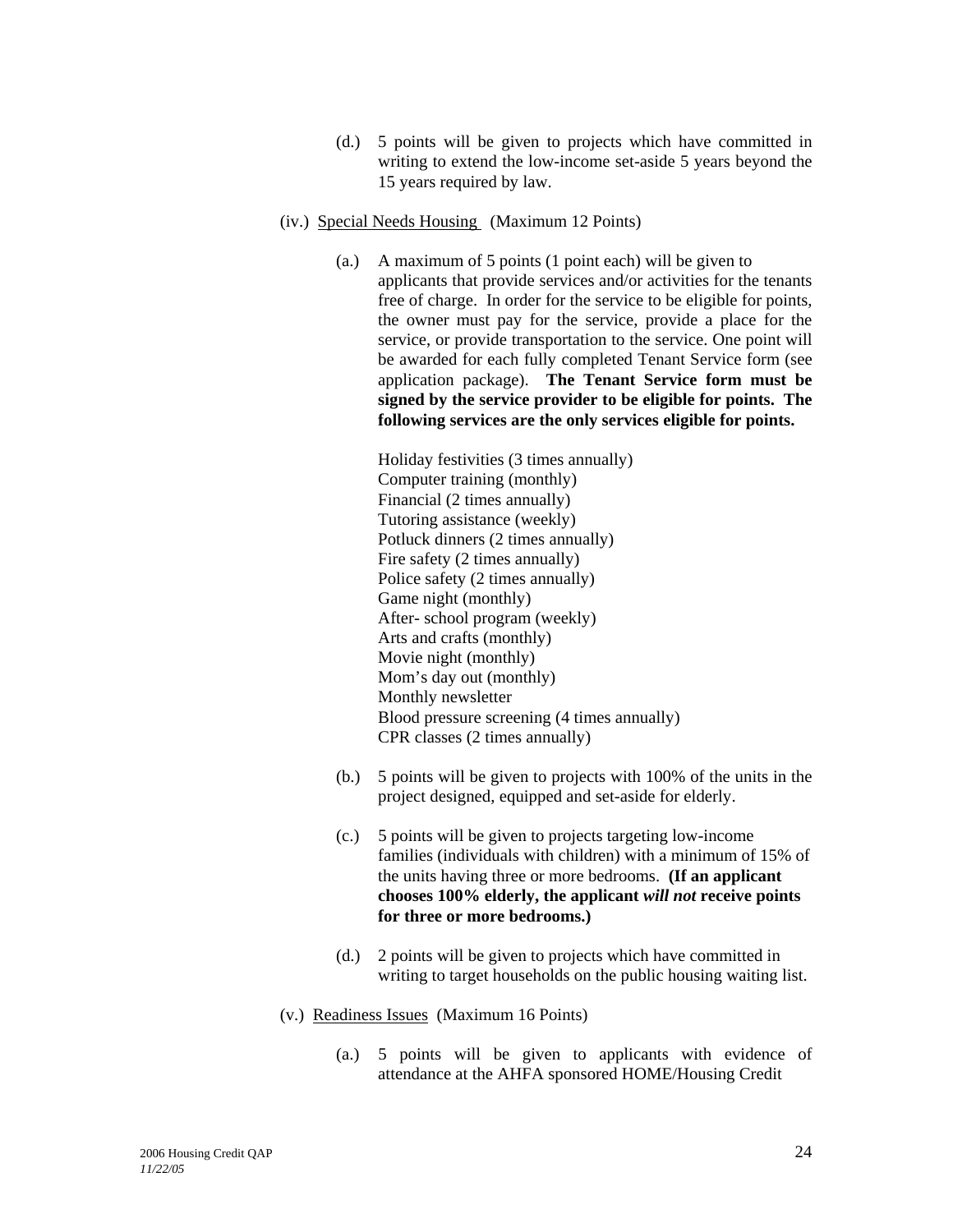Training Seminar. The attendant must be a member of the development team.

- (b.) 5 points will be given for evidence that the applicant has secured construction and permanent financing sufficient to complete the project, as evidenced by a firm letter of commitment from a lending institution. The borrower must accept the commitments, if required by the lending institution. A general letter of interest or support is *not* a firm commitment. To be considered a commitment, the document must contain the terms, conditions, interest rate, disbursement conditions, security requirements, and repayment provisions and be signed by an authorized representative of the lending institution. The commitment may be subject to an allocation of Housing Credits or HOME funds. The commitment may not be subject to final credit approval by the lending institution. If the applicant is applying for HOME funds the first mortgage must have a twenty-year term and a twenty-year amortization. If the project is an acquisition/ rehabilitation and the applicant is assuming the existing mortgage, the applicant must submit an approved assumption agreement or a commitment from the applicable lending institution approving the transfer.
- (c.) 3 points will be given for evidence of availability of *all* utilities to the site or evidence that they will be provided electricity, gas, water, sewage, and telephone. *The sewage letter must state whether there is capacity to serve the proposed units.*
- (d.) 3 points will be given for dated and executed organizational documents.
- (vi.) Project Type (Maximum 15 Points)
	- (a.) 5 points will be given for rehabilitation of existing multifamily residential rental housing. Existing multifamily residential rental housing is defined as at least 50% occupied at the time of application. A minimum of \$10,000 per unit of hard construction cost must be completed in order to receive points.
	- (b.) 5 points will be given for applicants that apply for a fourpercent (4%) credit only. (The four-percent (4%) Acquisition credit does not qualify for the points)
	- (c.) 5 points will be given to HUD and USDA RD "distressed" properties. AHFA defines "distressed" properties as being in risk of foreclosure. A letter from HUD or USDA RD must be submitted with the application stating the reason property is "distressed".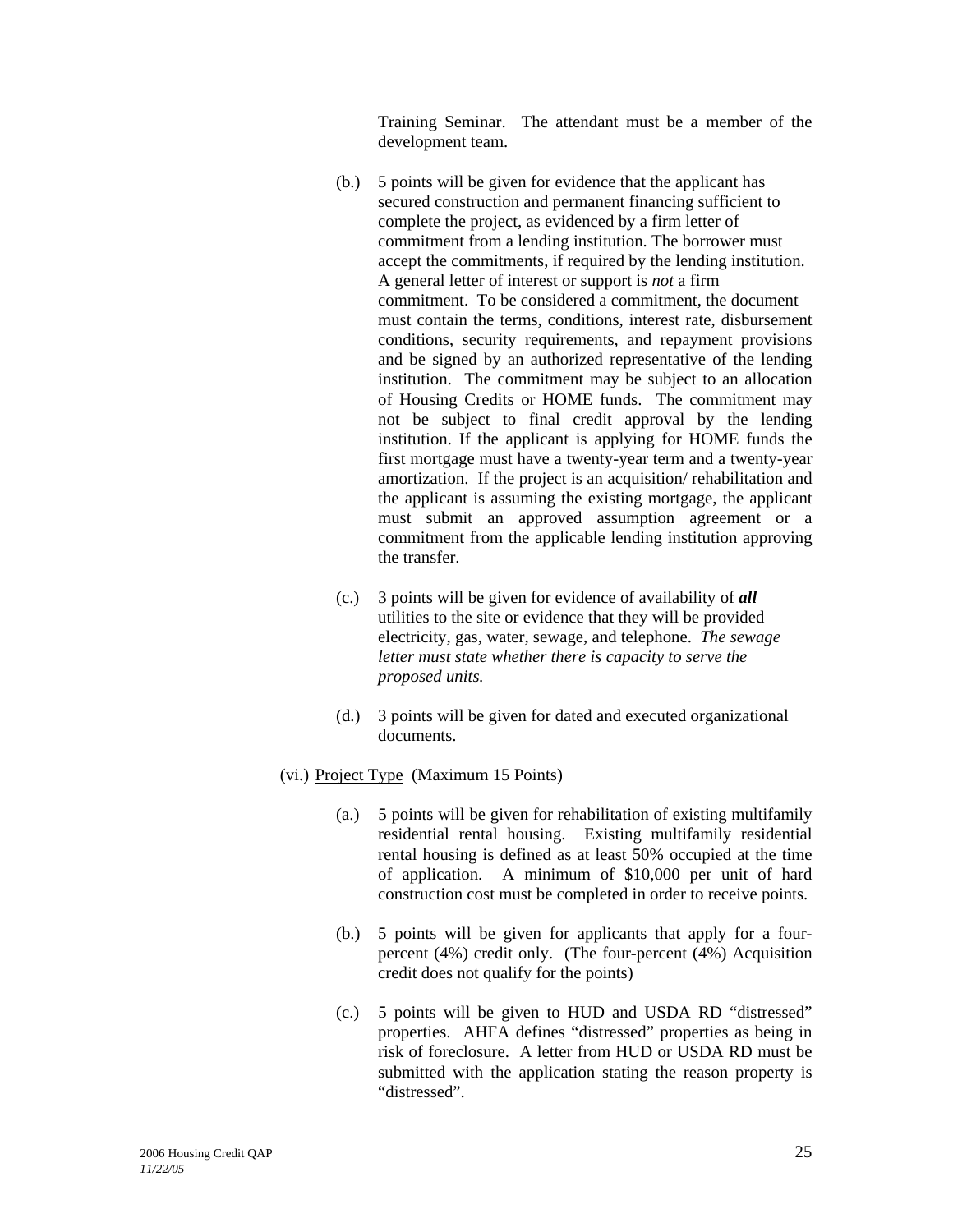#### (vii.) Location (Maximum 35 Points)

- (a.) Points Gained for Site Selection
	- (1.) Neighborhood Characteristics (Maximum 30 points)

 Points will be awarded for the following services located within the specified distance of the site. Distance will be measured by odometer from the automobile entrance of the proposed project site to the closest automobile entrance to the parking lot of the applicable service. Applicant should ensure that the service is suitable for the targeted population. Points will only be awarded for the services listed below.

| 4 points (1 mile)                     | 3 points (2 mile) |
|---------------------------------------|-------------------|
| Grocery store                         | Public Library    |
| <b>Public Transportation</b>          | Convenience Store |
| Hospital/Doctor Office                | Bank/Credit Union |
| <b>Elementary School</b>              | Post Office       |
| Pharmacy/Drug Store                   |                   |
| Adult/child Daycare/After School Care |                   |

*NOTE: 3 points will be awarded for any service listed in the 4 point category that is located over 1 mile but is within 2 miles.* 

(2.) Environmental (5 points)

 The applicant must provide a completed Phase I Environmental Site Assessment that shall conform, but not be limited to, the minimum standards as defined by the American Society for Testing and Materials Practice Standards E-1527-00 to qualify for the points. The report must be addressed to AHFA.

5 points will be awarded if the Phase I submitted with the application indicates all of the following:

- No recognized environmental conditions
- No environmental regulatory concerns
- No further action/investigation recommended
- (b.) Points Deducted for Site Selection
	- (1.) Negative Neighborhood Services (No Maximum)

(There **is not a limit** on the amount of points that can be deducted for negative neighborhood services.)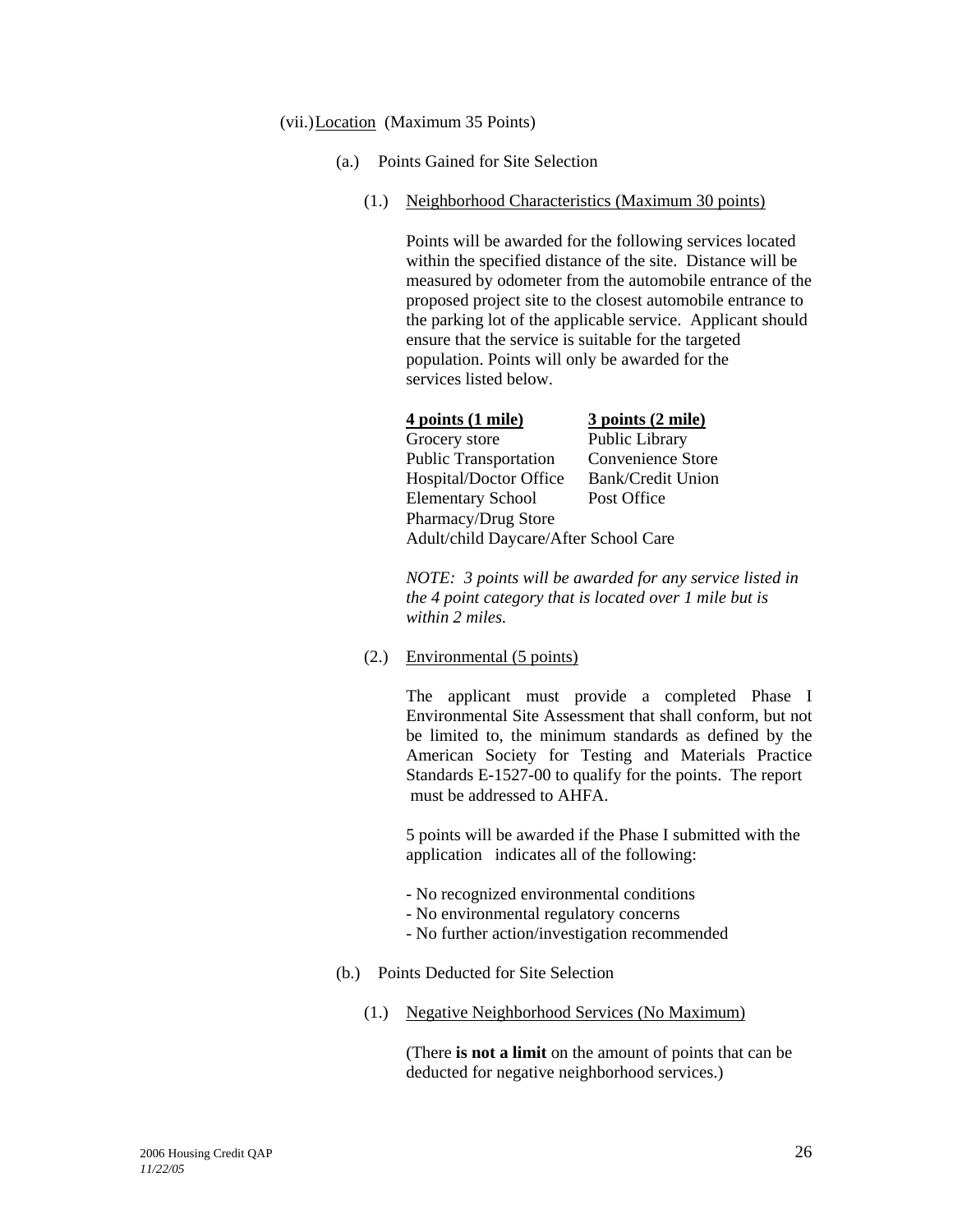5 points **each** will be deducted if any of the following incompatible uses are adjacent to the site. *(The following list is not all inclusive).*

| Junk yard/dump                                         | Pig/chicken farm    |
|--------------------------------------------------------|---------------------|
| Salvage yard                                           | Processing plants   |
| Wastewater treatment facility                          | Industrial          |
| Distribution facilities                                | Airports            |
| <b>Electrical utility Substations</b>                  | <b>Liquor Store</b> |
| Railroads                                              | Prisons             |
| Adult entertainment/video/theater Solid waste disposal |                     |

2 points **each** will be deducted if any of the following incompatible uses listed are within ½ mile of the site. (The list is not all inclusive).

| Junk yard/dump                                         | Pig/chicken farm  |
|--------------------------------------------------------|-------------------|
| Salvage yard                                           | Processing plants |
| Wastewater treatment facility                          | Industrial        |
| Distribution facilities                                | Airports          |
| Electrical utility substations                         | Prisons           |
| Adult entertainment/video/theater Solid waste disposal |                   |

(2.) Accessibility (Maximum 4 points Deducted**)**

2 points will be deducted if the condition of the streets and sidewalks are unsatisfactory. The width of the streets will be taken into consideration.

 2 points will be deducted if access to the site is on a 4-lane highway.

# **2.) Applicant Characteristics (Maximum 25 Points)**

- (i.) 5 points will be given to applicants with participation of minorities or women. To qualify for the points for participation of minorities or women, the application must meet one of the following requirements:
	- Minorities or women have ownership in the project;
	- Minority- or women-owned business or individual(s) is/are listed as the developer on page 2 of the application;
	- Applicant/Owner guarantees at least 10% of the total building cost (line 19 of the Estimated Cost Certification) is awarded to minority- or women-owned businesses.

 *In all cases, the minority or female individual(s) must have at least a 50% ownership interest as the project's general partner or 50% ownership interest in the participating business to qualify for the points. These businesses include, but are not limited to, real estate firms, construction firms, appraisal firms, management firms, financial institutions, investment banking firms,*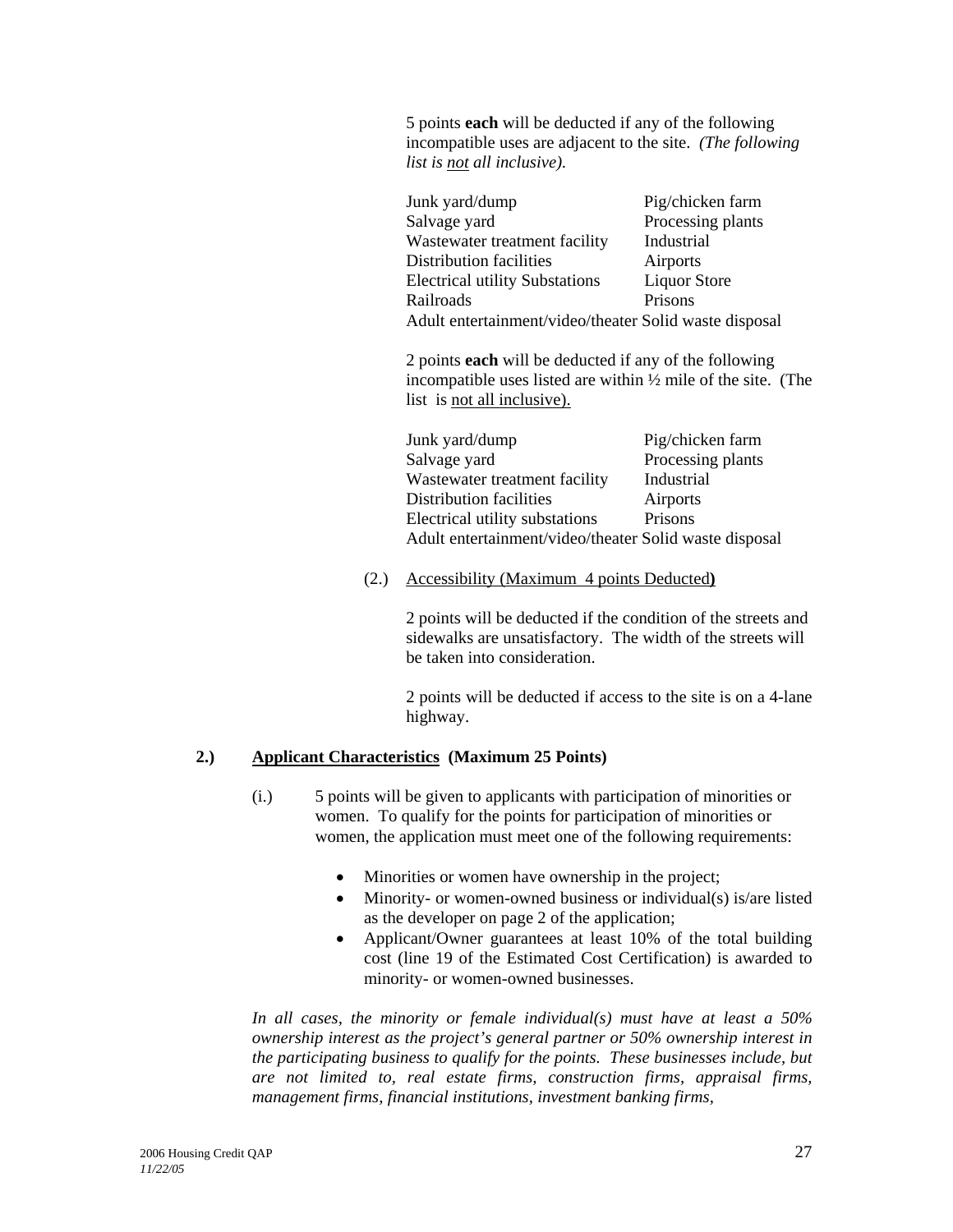*underwriters, accountants, and providers of legal services. The name and address of the company and the anticipated contract amount must be listed at the time of application on the form provided by AHFA in the application package in order to receive the points.*

(ii.) A maximum of 10 points will be given to owners (individual(s), corporation(s), or in the case of a limited partnership, the general partner(s)) who have previous successful experience in the development of multifamily housing. The owner may include experience gained as an owner in another firm, but not as an *employee* of another firm. Applicants must **currently own** the properties listed for development points.

> 10 points (1000+ units or 10+ projects) 9 points (900 - 999 units or 9 projects) 8 points (800 - 899 units or 8 projects) 7 points (700 - 799 units or 7 projects) 6 points (600 - 699 units or 6 projects ) 5 points (500 - 599 units or 5 projects) 4 points (400 - 499 units or 4 projects) 3 points (300 - 399 units or 3 projects) 2 points (200 - 299 units or 2 projects) 1 point (100 - 199 units or 1 project)

 (iii.) A maximum of 10 points will be given to applicants with sound experience as managing agents of **low-income** housing. This experience is defined by the highest number of units currently managed. Only those units in projects that are considered low-income units will be counted in this total.

> 10 points (1000+ units or 10+ projects) 9 points (900 - 999 units or 9 projects) 8 points (800 - 899 units or 8 projects) 7 points (700 - 799 units or 7 projects) 6 points (600 - 699 units or 6 projects) 5 points (500 - 599 units or 5 projects) 4 points (400 - 499 units or 4 projects) 3 points (300 - 399 units or 3 projects) 2 points (200 - 299 units or 2 projects) 1 point (100 - 199 units or 1 projects)

#### **B. POINTS LOST**

1.) Incomplete Application (No Maximum Points Lost)

 **If threshold documentation is missing or a threshold requirement is not met at the time AHFA receives the application, the application will no longer be considered. AHFA may request a clarification of a threshold requirement and determine if complete at AHFA's discretion.**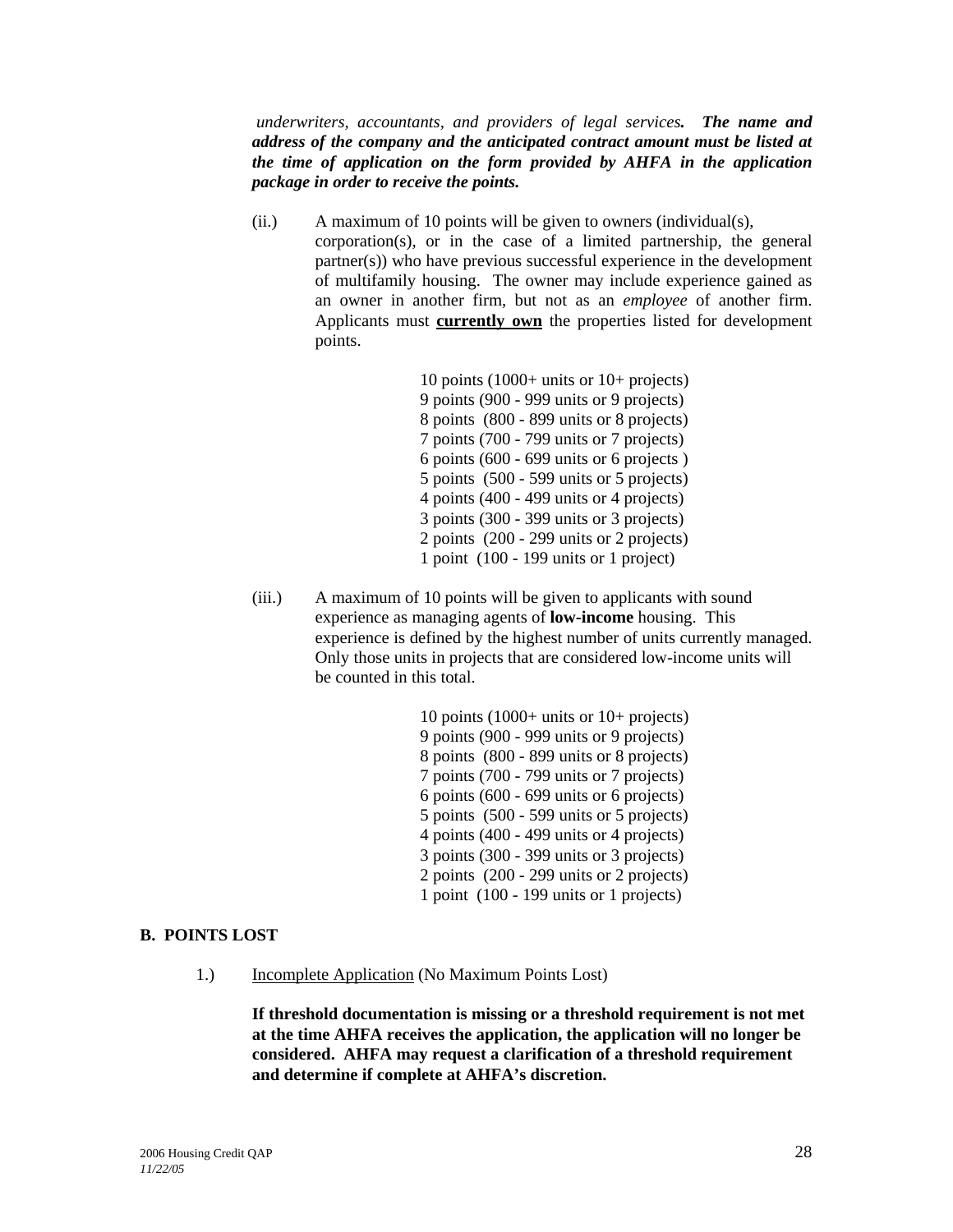One (1) point per missing or incomplete document will be deducted from an applicant's score if AHFA, during the completeness check, must notify the applicant of any document(s), which must be submitted. If the documents are not received by the specified time, the application will no longer be considered.

2.) Project Location (Maximum Loss of 6 Points)

#### **Point deductions for project location are cumulative to a maximum of 6 points.**

 (i.) 3 points will be deducted for applications located in counties that AHFA funded a project in the 2005 application cycle. The applicable counties are:

| <b>Bullock</b> | Butler    | Cleburne | Coffee   |
|----------------|-----------|----------|----------|
| Crenshaw       | Dallas    | Elmore   | Escambia |
| Lee            | Limestone | Madison  | Morgan   |
| Perry          | Pike      | Randolph |          |

 (ii.) 2 points will be deducted for applications located in counties that AHFA funded a project in the 2004 application cycle. The applicable counties are:

| Bibb              | Coffee   | Colbert    | Coosa     |
|-------------------|----------|------------|-----------|
| Dekalb            | Etowah   | Houston    | Jackson   |
| Jefferson         | Lamar    | Lauderdale | Lawrence  |
| Lee               | Marshall | Montgomery | Talladega |
| <b>Tallapoosa</b> | Russell  |            |           |

 (iii.) 1 point will be deducted for applications located in counties that AHFA funded a project in the 2003 application cycle. The applicable counties are:

| Autauga | Barbour   | <b>Blount</b> | Calhoun |
|---------|-----------|---------------|---------|
| Chilton | Clay      | Covington     | Cullman |
| Dale    | Franklin  | Jefferson     | Russell |
| Shelby  | St. Clair | Walker        |         |

 Points will not be deducted for projects funded during AHFA's 2005, 2004, and 2003 application cycles, which are located in Federally Declared Disaster Areas designated for Individual Assistance. (Those counties designated for Individual Assistance are Baldwin, Marengo, Mobile, Pickens, Greene, Hale, Tuscaloosa, Washington, Choctaw, Clarke, and Sumter.

*Note: If a project returns its Housing Credits and does not go forward before or during the application process, points will not be deducted for that county.*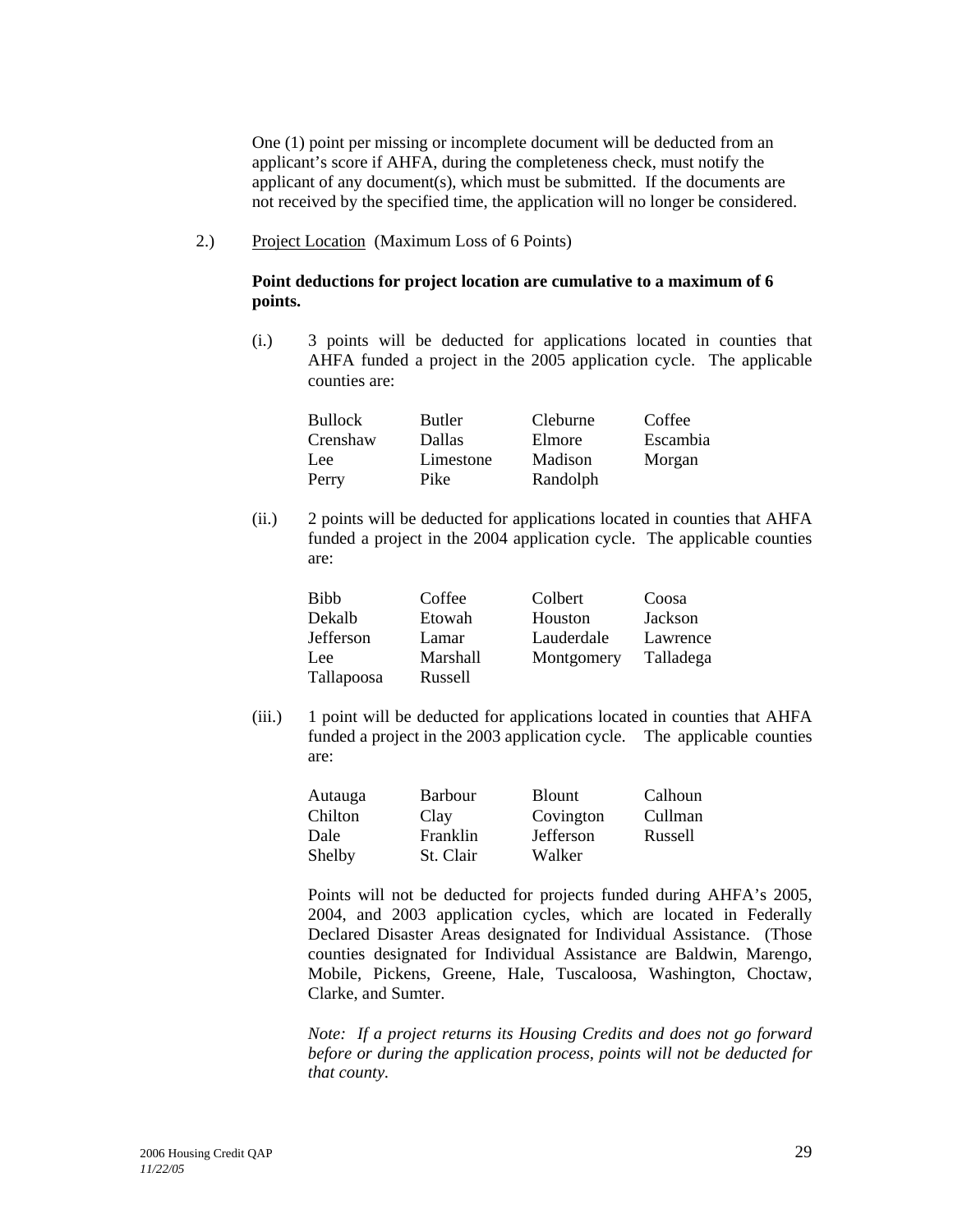AHFA will not consider an application for new construction or rehabilitation that is less than 50% occupied at the time of application that is submitted in a county that AHFA funded in 2003, 2004, and 2005 unless all AHFA 2003, 2004, and/or 2005 projects within a 2-mile radius of the proposed site have been placed in service and are 90% occupied at the time of application. Projects funded with Housing Credits only, Housing Credits combined with HOME funds, and tax exempt Bonds combined with Housing Credits will be considered within the 2-mile radius. *Radius is defined as a straight line extending from the center of a circle to the circumference.* 

**Applications for the rehabilitation of existing multifamily residential rental housing which is defined as being at least 50% or more occupied at the time of application will not be subject to point deductions in any county and the 2-mile radius requirement.** 

**Applications that contain financing through HUD's HOPE VI program will not be subject to point deductions in any county and the 2-mile radius requirement.** 

**Applications for mixed-income projects will not be subject to the 2-mile radius requirement. Mixed-income projects will be defined as follows:** 

- • **At least 20% of the rental residential units in the project shall be rent restricted and occupied by individuals whose income is 50% or less of the area median income and the remaining units must be market rate units, or**
- • **At least 40% of the rental residential units in the project shall be rent restricted and occupied by individuals whose income is 60% or less of the area median income and the remaining units must be market rate units.**

AHFA will provide reasonable assistance in determining occupancy of applicable projects, upon request. All information provided to applicants by AHFA will be based upon third party information reported to AHFA. AHFA will confirm occupancy of all applicable projects at the time of application.

AHFA's determination of occupancy is final and binding on all applicants. AHFA is not responsible for errors or omissions in occupancy reported to AHFA.

- 3.) Compliance (Maximum Loss of 15 Points)
	- (i.) A maximum of 10 points will be deducted if the applicant's approved and/or existing projects or the applicant's management company's existing projects are not in compliance with Section 42, the HOME Regulations or AHFA's policies and procedures.
	- (ii.) A maximum of 5 points will be deducted if the applicant has not met the Davis-Bacon requirements on any existing project.
- 4.) Returned Credits (Maximum Loss of 15 Points)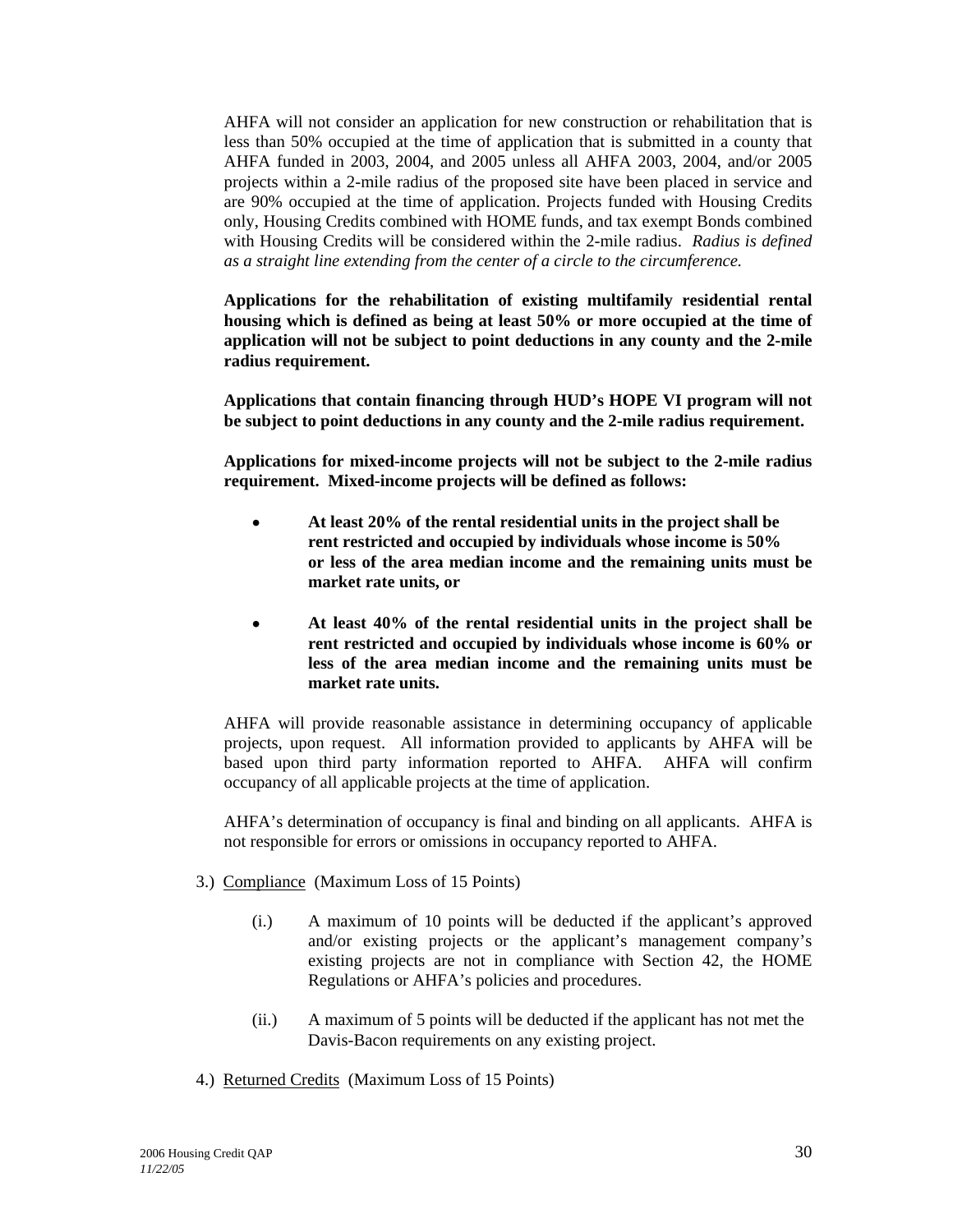- (i.) 10 points per project will be deducted if a 1995 or later project was not or has not been placed in service within 24 months of receiving the reservation.
- (ii.) 5 points per project will be deducted if a 1996 or later project received a reservation for Housing Credits but did not meet the minimum 10% carryover requirement that resulted in returned credits.

 *Point deductions for returned Housing Credits will apply to the next Housing Credit allocation cycle the owner applies in following returning the Housing Credits.* 

# **IV. COMPLIANCE MONITORING**

Section 11407 (b)(10) of the Omnibus Budget Reconciliation Act of 1990 provides an effective date of January 1, 1992, for qualified allocation plans to contain compliance monitoring procedures required by Section  $42 \text{ (m)}(1)(B)$ (iii). These compliance monitoring procedures apply to all buildings placed in service in Alabama that have received allocations of Low-Income Housing Tax Credits as determined by Section 42 and related Treasury Regulations (Reg.). The compliance monitoring procedures and requirements are as follows:

- A. AHFA will verify that the owner of a low-income housing project is maintaining records for each qualified low-income building in the project. These records must show, for each year in the compliance period, the information required by the record-keeping provisions contained in Reg. §1.42-5(b)(1), incorporated herein by reference.
- B. AHFA will verify that the records documenting compliance with Section 42 for each year as described in Paragraph A above are retained for at least six years after the due date (with extensions) for filing the federal income tax return for that year. AHFA will also verify that the records for the first year of the credit period are being retained for at least six years beyond the due date (with extensions) for filing the federal income tax return for the last year of the compliance period of the building.
- C. AHFA must receive from the owner of a low-income housing project written certification, under penalty of perjury, as provided in Reg.  $$1.42-5(c)(1)$  and other applicable HOME Regulations, which certification provisions are incorporated herein by reference. Owners must also supply a copy of the Schedule A (Form 8609) Annual Statement filed with the federal income tax return of the ownership entity. Both of these documents are to be submitted annually by May 1.
- D. AHFA will review the certifications described in Paragraph C above for compliance with the requirements of Section 42.
- E. AHFA will inspect at least 20% of the low-income housing projects each year and will inspect the low-income certification, the documentation the owner has received to support that certification, and the rent records for each low-income tenant in at least 40% of the low-income units in those projects. AHFA will determine which tenants' records are to be inspected, in accordance with Reg. §1.42-5(c)(2)(iii). AHFA will also conduct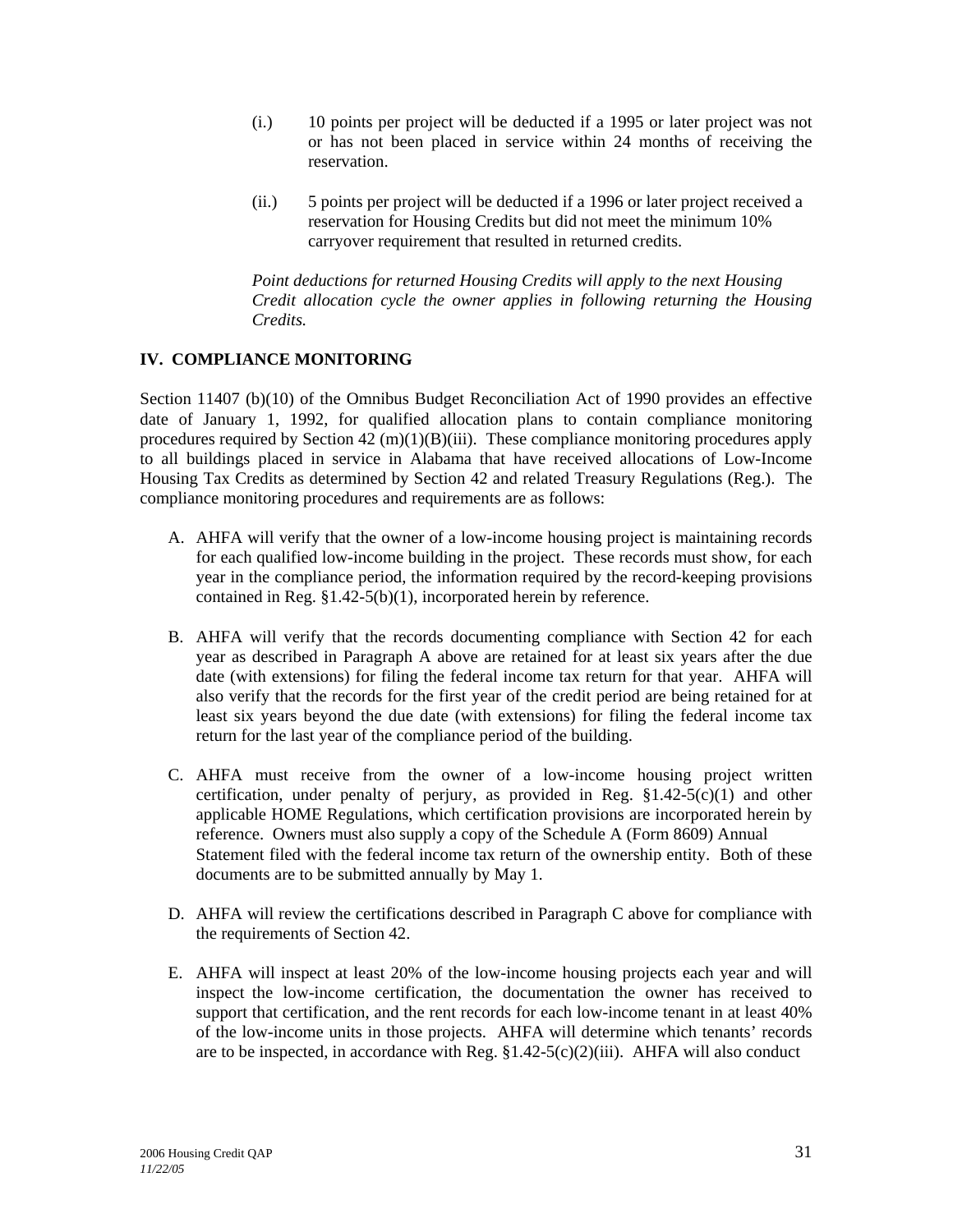a physical inspection of at least 20% of the low-income units in projects selected for tenant file review.

- F. The owner must allow AHFA to perform an on-site inspection of any low-income building in the project through the end of the compliance period. This inspection is separate from any review of tenant files under Paragraph E and will include habitability requirements.
- G. AHFA will promptly notify the owner in writing if AHFA does not receive the certification described in Paragraph C, or is not permitted to inspect and review as described in Paragraphs D, E, and F, or otherwise discovers that the project does not comply with Section 42. In such event, the owner will be allowed a correction period to supply missing documentation or to correct noncompliance. This correction period begins the earlier of: (1) the date the notification is mailed or (2) the date of the inspection.
- H. AHFA will notify the IRS of an owner's noncompliance or failure to certify no later than 45 days after the end of the time allowed for correction and no earlier than the end of the correction period, whether or not the noncompliance or failure to certify is corrected. AHFA will notify HUD and/or the IRS by filing Form 8823, Low-Income Housing Credit Agencies Report of Noncompliance.
- I. AHFA will charge fees to cover the administrative expenses in monitoring compliance and to collect all expenses incurred in carrying out its duties as the Tax Credit agency, including but not limited to, reasonable fees for legal and professional services.
- J. During the compliance period, the owner will furnish to AHFA within 90 days of the close of each fiscal year a consolidated statement of financial position, an income and expense statement, and a rent roll of the project for that fiscal year. These items are to be certified by the owner.
- K. Compliance with requirements of Section 42 is the responsibility of the owner of the building for which the credit is allowable. AHFA's obligation to monitor for compliance with the requirements of Section 42 does not make AHFA or the State of Alabama liable to any owner or to any shareholder, officer, director, partner, member or manager of any owner or of any entity comprising any owner for an owner's non-compliance therewith.
- L. Owners and managers must attend AHFA's compliance training within 150 days of receiving IRS Form 8609 from AHFA.
- M. Failure to comply with all of the accessible and adaptive design and construction requirements of the Fair Housing Act may result in loss of Housing Credits pursuant to 26 C.F.R. § 1.42-9.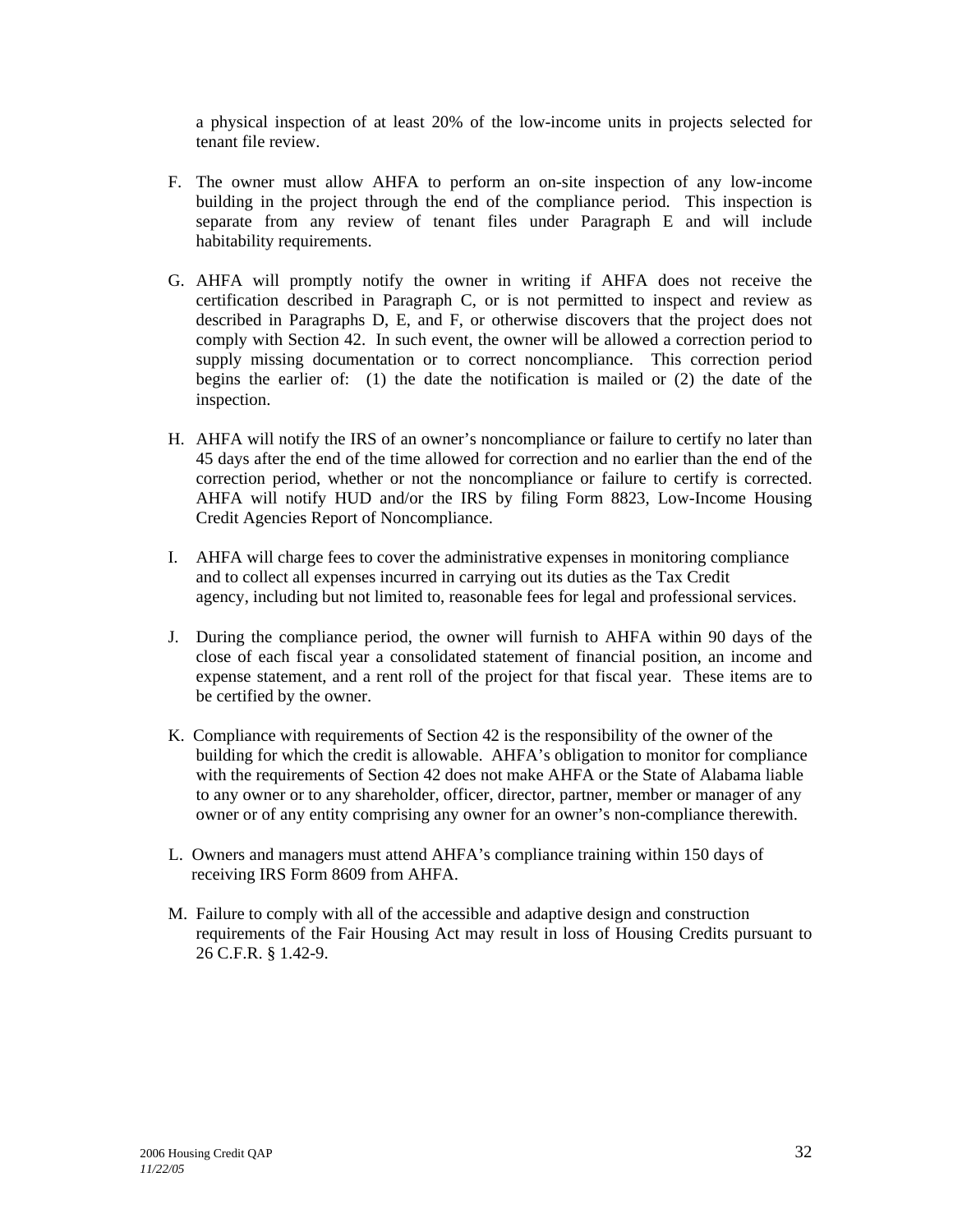# **2006 Design Quality Standards Twelve (12) or More Units**

The following outline of minimum standards must be used in designing Housing Credit and HOME projects of twelve or more units.

**Any deviations from these standards should have the prior written consent or approval of the Alabama Housing Finance Authority.** 

**All projects must be designed in accordance with the applicable requirements of the Americans with Disabilities Act, Section 504 Requirements, Fair Housing and any local building codes.** 

#### I. **Site Selection Criteria:**

- A. Proposed sites contained within a 100-year flood plain or wetlands are not permitted.
- B. Sites located in a Radon Zone-1 (highest level) will require Radon Resistant New Construction Practices. Rehabilitation projects must meet the Radon Mitigation Standards as required by the Environmental Protection Agency. The following counties are located in Radon Zone -1: Calhoun, Clay, Cleburne, Colbert, Coosa, Franklin, Jackson, Jefferson, Lauderdale, Lawrence, Limestone, Madison, Morgan, Shelby, and Talladega.
- C. All developments must submit a complete site specific soils report, not more than one year old at the time of submission of final plans and specifications, bound within the project specifications. The soils report must reflect the results of laboratory tests conducted on a minimum of one (1) soil boring per planned building location and a minimum total of two (2) soil borings at the planned paved areas of the development. A registered professional engineer or a certified testing agency with a current license to practice in the State of Alabama must prepare the report.
- D. Sites located outside municipal city limits:
	- 1. A proposed new construction site may be located outside a municipality's city limit, but must be within the local police or sheriff jurisdiction.
	- 2. A proposed site that is located in the police jurisdiction of a local municipality must comply with applicable zoning restrictions as if located within that municipality's city limit.
	- 3. Domestic water and fire water service must be provided to the development by the local utility service provider.

#### II. **Building Design Criteria**

- A. Maximum Building Standards:
	- 1. The square footage of the Project's community building must not exceed 2,500 square feet (inclusive of the office area, community laundry, community meeting room, mechanical room, restrooms, kitchens, porches, etc.).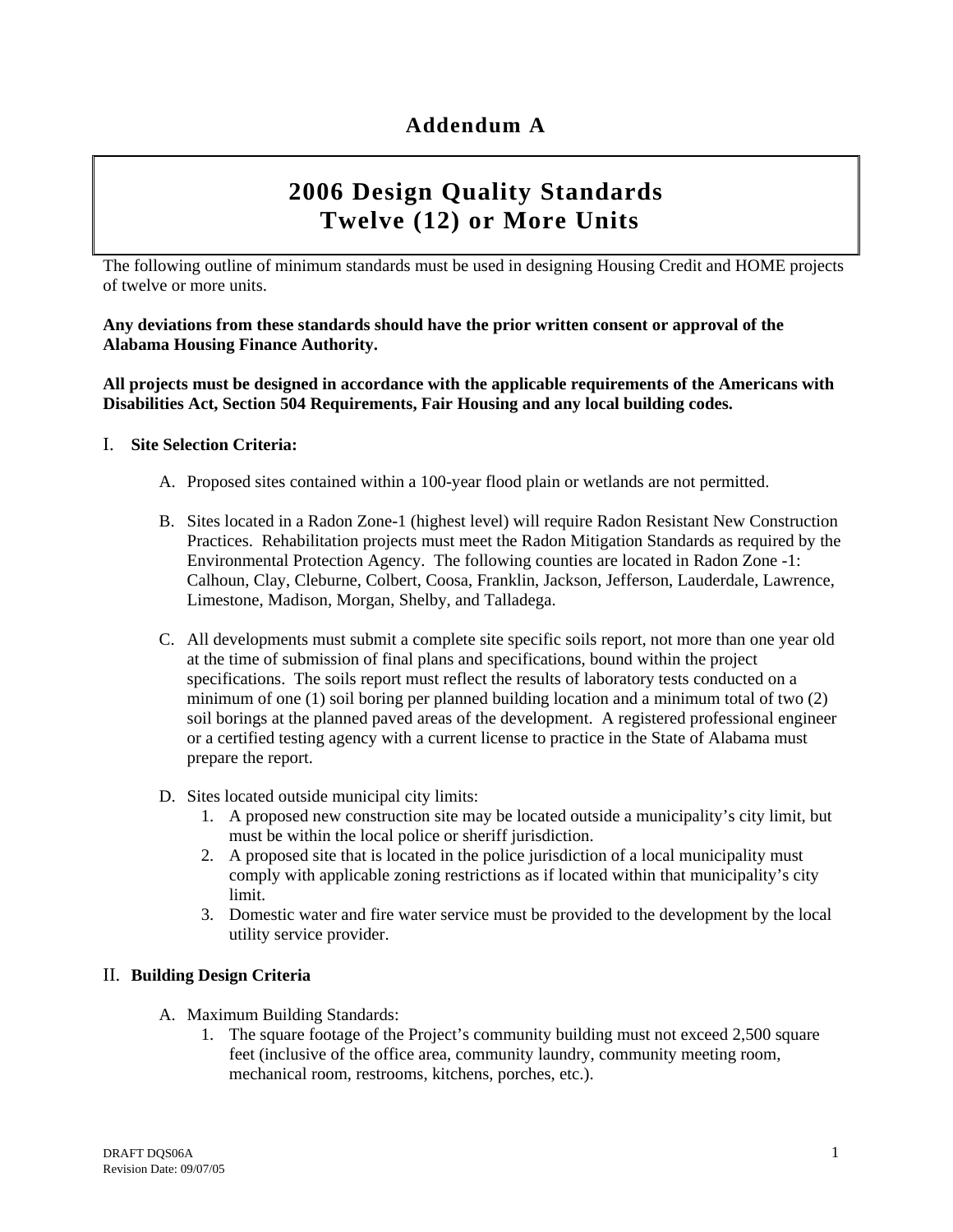- 2. All 100% Elderly projects must be one-story structures. Exception: Projects may have more than one story, provided elevators are to be installed servicing all upper level apartments. Design exceptions, or deviations, may be reviewed by AHFA on an individual basis.
- B. Minimum Building Standards:
	- 1. Minimum Apartment Unit Net Area Requirements:
		- a. "Net" area is measured from the **interior finished face** of the exterior wall to the **centerline** of the common, or party, wall.
		- b. Minimum Bedroom Net Area is measured from the interior faces of all walls surrounding each bedroom, excluding closets, mechanical rooms, and storage rooms.

|                  |                            | <b>Minimum Unit</b> | Min. Bedroom    |
|------------------|----------------------------|---------------------|-----------------|
| <b>Unit Type</b> | <b>Number of Bathrooms</b> | Net Area*           | <b>Net Area</b> |
| 1 Bedroom        |                            | 725 s.f.            | $120$ s.f.      |
| 2 Bedroom        |                            | $900$ s.f.          | $120$ s.f.      |
| 2 Bedroom        | 1.5                        | $925$ s.f.          | $120$ s.f.      |
| 2 Bedroom        | 2                          | 975 s.f.            | $120$ s.f.      |
| 3 Bedroom        | 2                          | $1,050$ s.f.        | $120$ s.f.      |
| 4 Bedroom        | $\mathcal{D}$              | $1,250$ s.f.        | $120$ s.f.      |

*\*Note 1: Unit areas do not include outside storage, covered porches, patios, balconies, etc.* 

- 2. Exceptions to the minimum area requirements:
	- a. Projects with USDA Rural Development (formerly FmHA) financing;
	- b. Single-Room Occupancy ("SRO") projects; and
	- c. Rehabilitation of existing residential rental units.
- 3. For new construction, all units must include an exterior storage closet with a minimum area of 16 square feet.
- 4. Exterior Building Standards:
	- a. Exterior Finishing Materials:
		- 1. Exterior building coverings: For new construction, very low maintenance materials are required. Acceptable materials include:
			- a. Brick;
			- b. High quality vinyl siding with a minimum thickness of .042 and a lifetime nonprorated limited warranty (50 year) transferable; or
			- c. Cementitious siding.

*All siding materials listed above are required to be 8 inches above the finished floor elevation of the building ground floor, with the exception of concrete patio and covered breezeway areas. Brick or decorative block must be used as an apron material.* 

- 2. Prefinished fascia and soffit: Vinyl or aluminum panels should be used and must contain vents.
- 3. Windows frames and sashes are to be constructed of vinyl-clad wood, solid extruded vinyl, or aluminum and all windows are required to have screens.
- 4. Materials for entry doors are to be metal-clad wood or hollow metal construction. "Peepholes" and deadbolt locks are required in entry doors. Dead bolt locks on entry doors should have "thumb latch" on interior side. Double keyed dead bolt locks are prohibited. Minimum clear width of all exterior doors shall be 34 inches.
- 5. Roofing materials: Anti-fungal shingles or metal roof with 25-year warranty or better should be used.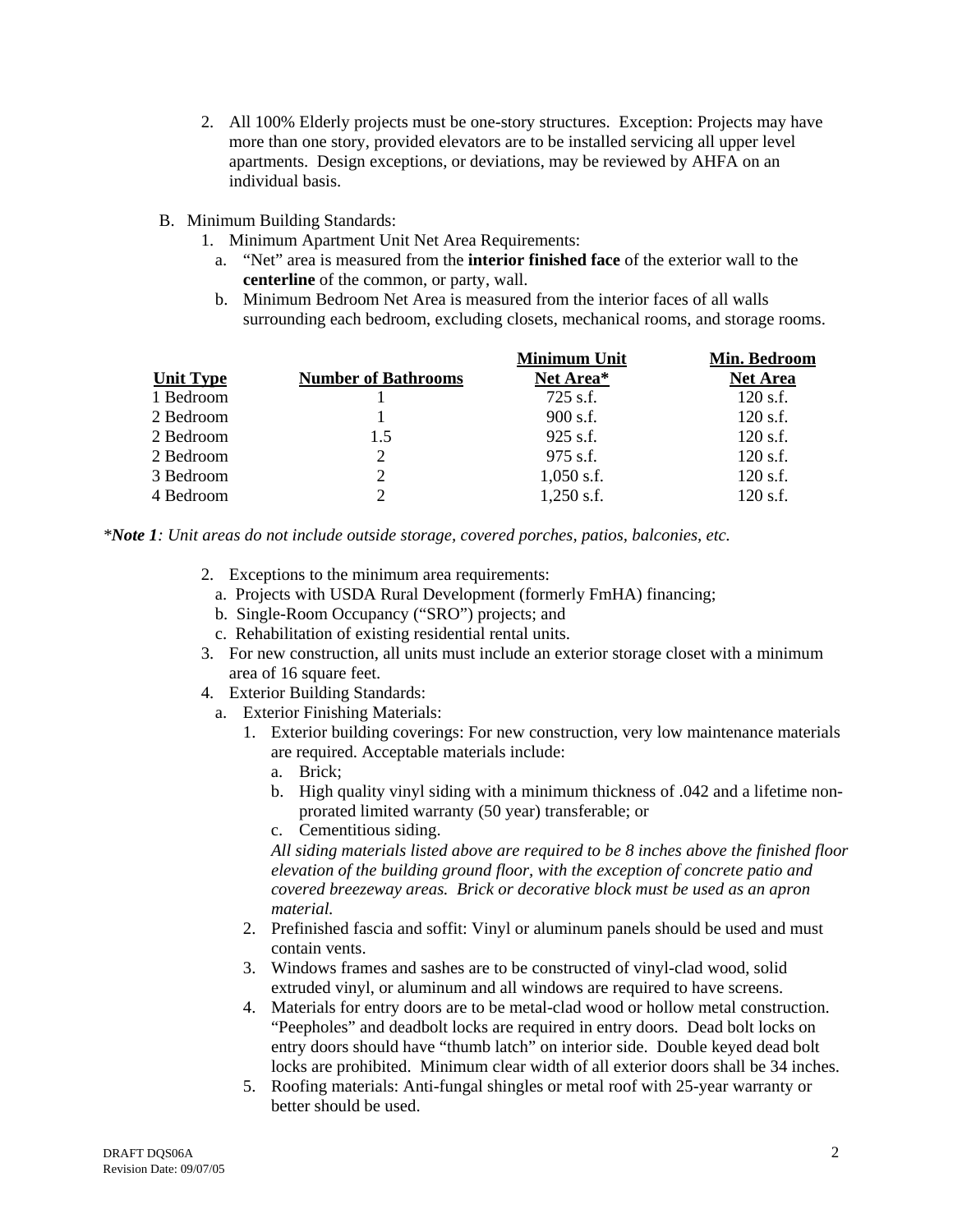- 6. Roof gable vents should be made of aluminum or vinyl materials.
- 7. All attics shall be vented.
- 8. All primary entries should be within a breezeway or have a minimum roof covering of 3-feet deep by 5-feet wide, and should be designed to divert water away from the entry door. Entry pads measuring 4 feet by 4 feet and made of impervious material with a minimum slope of 1/4 inch per foot are required at each exterior entry.
- 9. Breezeways functioning as fire exits must be constructed of concrete floor/decking material.
- 10. Exterior shutters are required on all 100% vinyl siding buildings.
- 11. Stairway components, such as stringers, steps, risers, handrails, pickets, and structural supports, and porch and patio components, structural and non-structural, either used as part of the building or within the site development, must be constructed from noncombustible materials such as concrete, steel, or masonry.
- b. Other Exterior Standards:
	- 1. Exterior lighting is required at entry doors.
	- 2. Address numbers are to be clearly visible.
	- 3. One and one-half parking spaces per living unit required for family units, one space per unit for elderly units, two parking spaces for single family homes, and two parking spaces for each duplex, unless local code dictates otherwise, and no designated street parking allowed.
	- 4. Metal flashing is to be installed above all exterior door and window units.
	- 5. A landscaping plan must be submitted indicating areas to be sodded and landscaped. Landscaping plan(s) must follow any applicable landscape municipal ordinance. At a minimum, all disturbed areas must be seeded. One 1 1/2" tree per unit. Six 1 gallon shrubs per unit.
	- 6. Concrete curbing is required along all paved areas throughout the development site, including parking areas.
	- 7. Sidewalk access to all parking spaces must be provided.
	- 8. A project sign including the fair housing logo is required.
	- 9. A minimum of one enclosed trash dumpster or compactor is required.
	- 10. Continuous asphalt or concrete paved access road must be provided to the entrance of the development.
	- 11. All parking must be asphalt or concrete. An asphalt or concrete paving recommendation letter must be provided with the application by a geotechnical engineer.
	- 12. All sidewalks and walkways must be concrete.
	- 13. All driveways on single-family homes must be concrete.
- 5. Interior Building and Space Standards:
	- a. Wall Framing:
		- 1. Walls may be framed using metal studs in lieu of wood.
		- 2. Sound proofing or sound batt insulation is required between the stud framing in party walls. A sound rating of STC 54 is required.
	- b. Insulation Requirements:
		- 1. Exterior wall insulation should have an overall R-11 minimum for the entire wall assembly.
		- 2. Roof or attic insulation should have an R-30 minimum.
		- 3. Vapor retarders must be installed if recommended by project architect.
	- c. Kitchen spaces:
		- 1. 6 1/2-inch deep double bowl stainless steel sinks are required in each unit.
		- 2. Each unit must be equipped with a dry chemical fire extinguisher readily visible in the kitchen.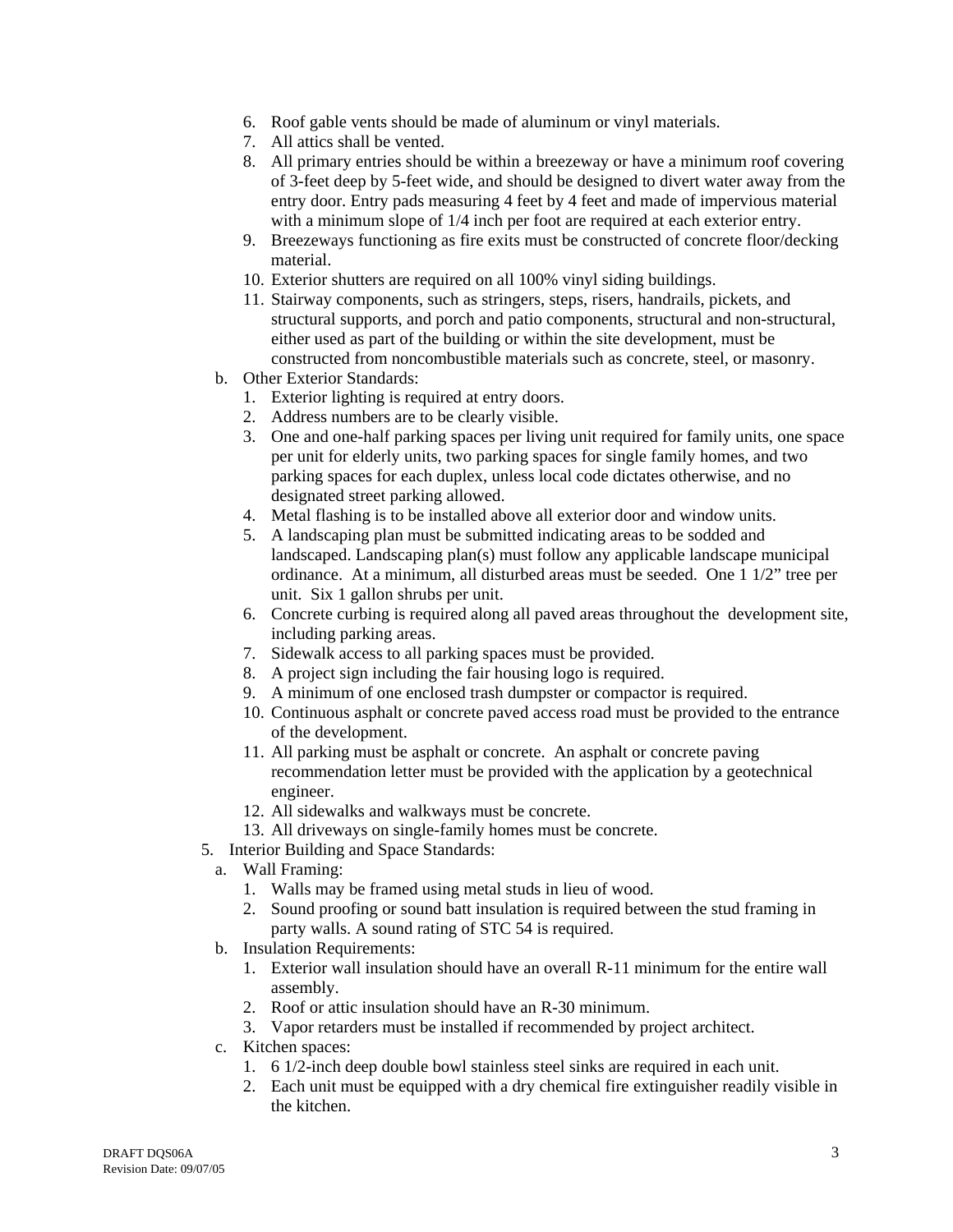- 3. New cabinets should have dual sidetrack drawers and no laminate or particleboard fronts for doors or drawer fronts. Cabinets shall meet the ANSI/KCMA A161.1 performance and construction standard for kitchen and vanity cabinets. Cabinets shall bear the certification seal of KCMA (Kitchen Cabinet Manufacturers Association).
- 4. A pantry closet is required in each unit. The pantry must be  $1'6'' \times 1'6''$  deep with a minimum five shelves, located in the kitchen.
- 5. Fluorescent lighting is required.
- d. Bathroom Spaces:
	- 1. Tub/shower units should have minimum dimensions of 30-inch width by 60-inch length and be equipped with anti-scald valves. All tubs in designated handicap accessible units must come complete with "factory-installed grab bars".
	- 2. Water closets should be centered 18 inches from sidewalls or vanity/lavatories.
	- 3. Mirror length should extend to top of vanity backsplash with top of mirror a minimum of  $6'$ -0" above finish floor.
- e. Hallways should have a minimum width of 36 inches.
- f. All interior doors to habitable spaces should have minimum width of 30 inches.
- g. Overhead lighting is required in each room.
- h. Window treatments are required for all windows.
- i. Sliding glass doors are prohibited.
- j. Floor Finishes:
	- 1. Carpet materials must meet FHA minimum standards.
	- 2. Resilient flooring materials must meet FHA minimum standards.
- k. A minimum of two hard-wired with battery back-up smoke detectors is required per unit.
- l. A carbon monoxide detector must be installed in each unit. (Only for projects using gas.)
- 6. Plumbing and Mechanical Equipment:
	- a. Water heaters should be placed in drain pans with drain piping plumbed to the outside.
	- b. All water piping located on exterior walls and in attic space should be insulated. Water and sanitary waste lines should be located in interior walls or stubbed up through the floor.
	- c. Through-wall HVAC units are not permitted except in efficiency units or in offices.
	- d. CPVC supply piping is not allowed for interior space in-wall or overhead services.
	- e. HVAC units and water heaters are not permitted in attic spaces. Units must be placed in Mechanical Closets with insulated walls located in the living unit.
	- f. HVAC refrigeration lines shall be insulated.
	- g. HVAC 10 seer or greater should be used.
- C. Modular Construction:
	- 1. Modular units are to be constructed in component sections and assembled by a manufacturer in a controlled environment. The component sections are to be assembled on a conventional permanent foundation at the project site. Finish work is to be completed on site.
	- 2. Modular units must be constructed to meet applicable building codes, AHFA's specifications and Design Quality Standards stated herein.
	- 3. A modular home manufacturer's warranty must be provided.

# III. **Drawing Submission Criteria:**

The following documents should be prepared by a registered architect, surveyor, or engineer licensed to practice in the State of Alabama.